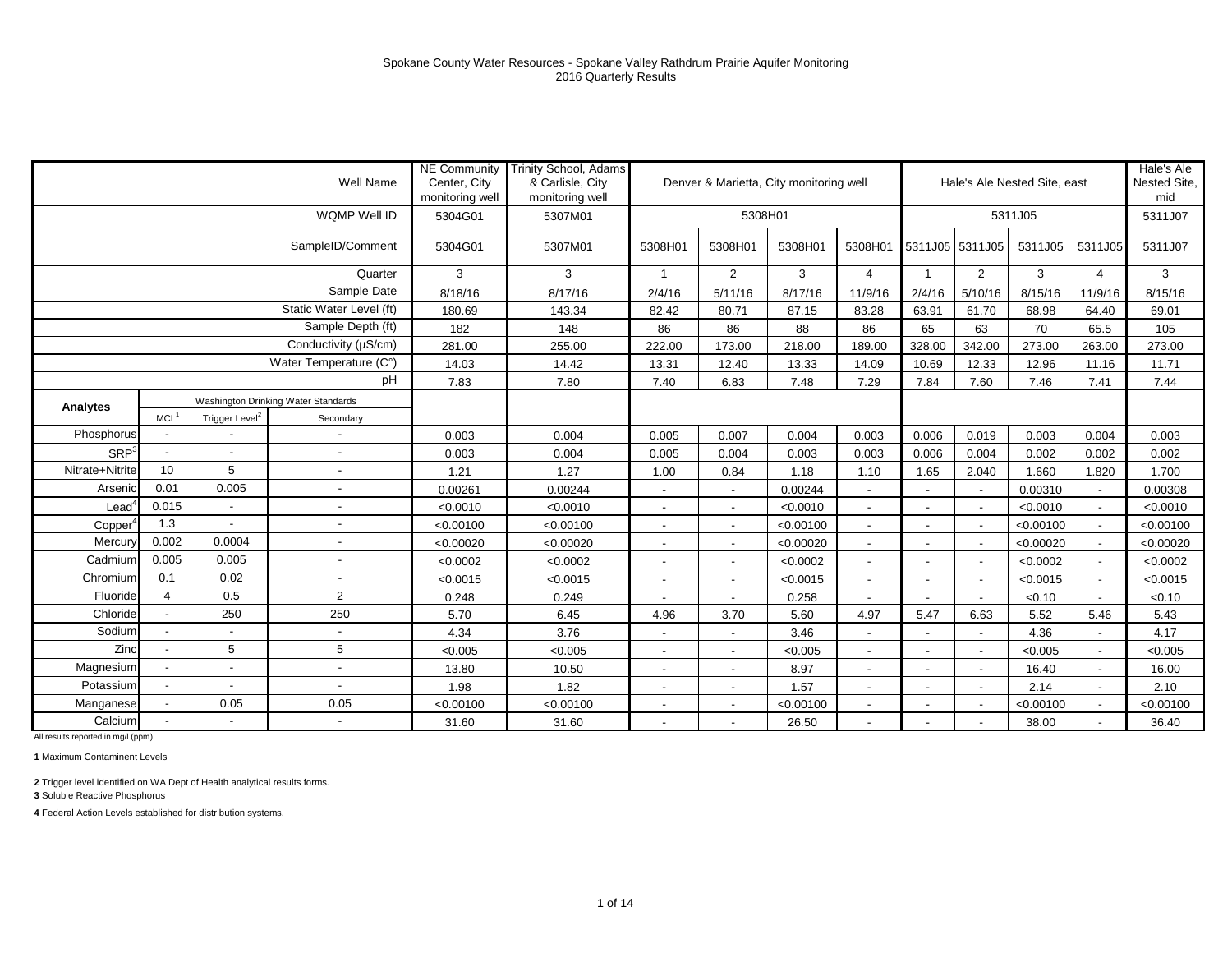|                  |                          |                            | Well Name                           |                          |                          |                          | monitoring well at SCC   |           |                          |                          |                          | monitoring well          | Felts Field City |
|------------------|--------------------------|----------------------------|-------------------------------------|--------------------------|--------------------------|--------------------------|--------------------------|-----------|--------------------------|--------------------------|--------------------------|--------------------------|------------------|
|                  |                          |                            | WQMP Well ID                        |                          |                          |                          | 5310Q01                  |           |                          |                          |                          | 5312C01                  |                  |
|                  |                          |                            | SampleID/Comment                    | 5310Q01                  | 5310Q01a                 | 5310Q01                  | 5310Q01a                 | 5310Q01   | 5310Q01a                 | 5310Q01                  | 5310Q01a                 | 5312C01                  | 5312C01          |
|                  |                          |                            | Quarter                             | 1                        | -1                       | $\overline{2}$           | $\overline{2}$           | 3         | 3                        | $\overline{4}$           | $\overline{4}$           | $\overline{2}$           | 3                |
|                  |                          |                            | Sample Date                         | 2/4/16                   | 2/4/16                   | 5/12/16                  | 5/12/16                  | 8/17/16   | 8/17/16                  | 11/9/16                  | 11/9/16                  | 5/11/16                  | 8/17/16          |
|                  |                          |                            | Static Water Level (ft)             | 35.93                    | $\blacksquare$           | 34.68                    | $\overline{\phantom{a}}$ | 40.83     | $\blacksquare$           | 36.96                    | $\overline{a}$           | 57.98                    | 64.72            |
|                  |                          |                            | Sample Depth (ft)                   | 41                       | $\blacksquare$           | 42                       | $\overline{\phantom{a}}$ | 42        | $\overline{\phantom{a}}$ | 41                       | $\overline{\phantom{a}}$ | 68                       | 68               |
|                  |                          |                            | Conductivity (µS/cm)                | 213.00                   | $\overline{a}$           | 243                      | $\overline{\phantom{a}}$ | 202.00    | $\blacksquare$           | 169                      | $\blacksquare$           | 229.00                   | 200.00           |
|                  |                          |                            | Water Temperature (C°)              | 12.93                    | ٠                        | 13.24                    | $\blacksquare$           | 13.77     | $\blacksquare$           | 13.63                    | $\blacksquare$           | 14.85                    | 14.51            |
|                  |                          |                            | pH                                  | 7.98                     |                          | 7.92                     | $\overline{a}$           | 7.87      | $\blacksquare$           | 7.78                     | $\blacksquare$           | 7.82                     | $\blacksquare$   |
| Analytes         |                          |                            | Washington Drinking Water Standards |                          |                          |                          |                          |           |                          |                          |                          |                          |                  |
|                  | MCL <sup>1</sup>         | Trigger Level <sup>2</sup> | Secondary                           |                          |                          |                          |                          |           |                          |                          |                          |                          |                  |
| Phosphorus       | $\overline{\phantom{a}}$ |                            |                                     | 0.004                    | 0.005                    | 0.008                    | 0.006                    | 0.003     | 0.004                    | < 0.002                  | <0.002                   | $\overline{a}$           | 0.012            |
| SRP <sup>3</sup> | $\blacksquare$           | $\blacksquare$             | $\overline{a}$                      | 0.003                    | 0.004                    | 0.003                    | 0.003                    | 0.003     | 0.004                    | 0.001                    | 0.001                    | $\overline{a}$           | 0.004            |
| Nitrate+Nitrite  | 10                       | 5                          | $\overline{a}$                      | 1.000                    | 0.950                    | 1.250                    | 1.270                    | 0.830     | 0.810                    | 0.870                    | 0.850                    | ÷,                       | 1.010            |
| Arsenic          | 0.01                     | 0.005                      |                                     | $\overline{\phantom{a}}$ |                          |                          | $\overline{\phantom{a}}$ | 0.00314   | 0.00308                  |                          | ۰                        | 0.00554                  | 0.00618          |
| Lead             | 0.015                    | $\blacksquare$             | ÷,                                  | $\overline{a}$           | $\overline{a}$           |                          | $\blacksquare$           | < 0.0010  | < 0.0010                 | $\overline{\phantom{a}}$ | $\overline{a}$           | < 0.0010                 | < 0.0010         |
| Copper           | 1.3                      | $\blacksquare$             | $\overline{a}$                      | $\overline{\phantom{a}}$ | $\blacksquare$           | $\overline{\phantom{a}}$ | $\overline{\phantom{a}}$ | < 0.00100 | < 0.00100                | $\overline{\phantom{a}}$ | $\blacksquare$           | 0.00187                  | < 0.00100        |
| Mercury          | 0.002                    | 0.0004                     | $\overline{a}$                      | $\overline{\phantom{a}}$ |                          |                          | $\blacksquare$           | < 0.00020 | < 0.00020                |                          | $\overline{\phantom{0}}$ | < 0.00020                | < 0.00020        |
| Cadmium          | 0.005                    | 0.005                      | $\overline{\phantom{a}}$            | $\overline{\phantom{a}}$ | $\overline{\phantom{a}}$ |                          | $\blacksquare$           | < 0.0002  | < 0.0002                 | $\overline{\phantom{a}}$ | $\blacksquare$           | < 0.0002                 | < 0.0002         |
| Chromium         | 0.1                      | 0.02                       | $\overline{a}$                      | $\overline{\phantom{a}}$ | $\blacksquare$           | $\overline{\phantom{a}}$ | $\overline{\phantom{a}}$ | < 0.0015  | < 0.0015                 |                          | $\overline{\phantom{a}}$ | $\blacksquare$           | < 0.0015         |
| Fluoride         | $\overline{4}$           | 0.5                        | 2                                   | $\overline{\phantom{a}}$ |                          |                          | $\overline{\phantom{a}}$ | 0.221     | 0.214                    |                          |                          |                          | 0.197            |
| Chloride         | $\overline{\phantom{a}}$ | 250                        | 250                                 | 4.11                     | 4.12                     | 5.75                     | 5.75                     | 3.53      | 3.52                     | 3.91                     | 3.91                     | $\blacksquare$           | 2.66             |
| Sodium           | $\overline{\phantom{a}}$ | $\blacksquare$             | $\overline{a}$                      | $\blacksquare$           | $\blacksquare$           | $\overline{\phantom{a}}$ | $\overline{\phantom{a}}$ | 2.79      | 2.85                     |                          | $\overline{\phantom{a}}$ |                          | 3.39             |
| Zinc             | $\overline{\phantom{a}}$ | 5                          | 5                                   | $\overline{\phantom{a}}$ |                          |                          | $\overline{\phantom{a}}$ | < 0.005   | < 0.005                  |                          | $\overline{\phantom{a}}$ | < 0.005                  | < 0.005          |
| Magnesium        | $\overline{\phantom{a}}$ | $\blacksquare$             | $\blacksquare$                      | $\blacksquare$           | $\overline{\phantom{a}}$ | $\overline{\phantom{a}}$ | $\overline{\phantom{a}}$ | 8.30      | 8.38                     | $\blacksquare$           | $\overline{\phantom{a}}$ | $\overline{a}$           | 7.07             |
| Potassium        | $\overline{\phantom{a}}$ | $\blacksquare$             | $\overline{a}$                      | $\overline{\phantom{a}}$ | $\overline{\phantom{a}}$ | $\overline{\phantom{a}}$ | $\overline{\phantom{a}}$ | 1.55      | 1.60                     | $\overline{\phantom{a}}$ | $\overline{\phantom{a}}$ | $\overline{\phantom{a}}$ | 1.46             |
| Manganese        | $\blacksquare$           | 0.05                       | 0.05                                | $\overline{\phantom{a}}$ |                          |                          | $\overline{\phantom{a}}$ | 0.00856   | 0.00716                  |                          |                          |                          | < 0.00100        |
| Calcium          | $\overline{\phantom{a}}$ | $\overline{\phantom{a}}$   | $\overline{\phantom{a}}$            | $\blacksquare$           | $\blacksquare$           |                          | $\blacksquare$           | 25.00     | 25.30                    | $\overline{\phantom{a}}$ | $\overline{\phantom{a}}$ | $\overline{a}$           | 26.60            |

**1** Maximum Contaminent Levels

**2** Trigger level identified on WA Dept of Health analytical results forms.

**3** Soluble Reactive Phosphorus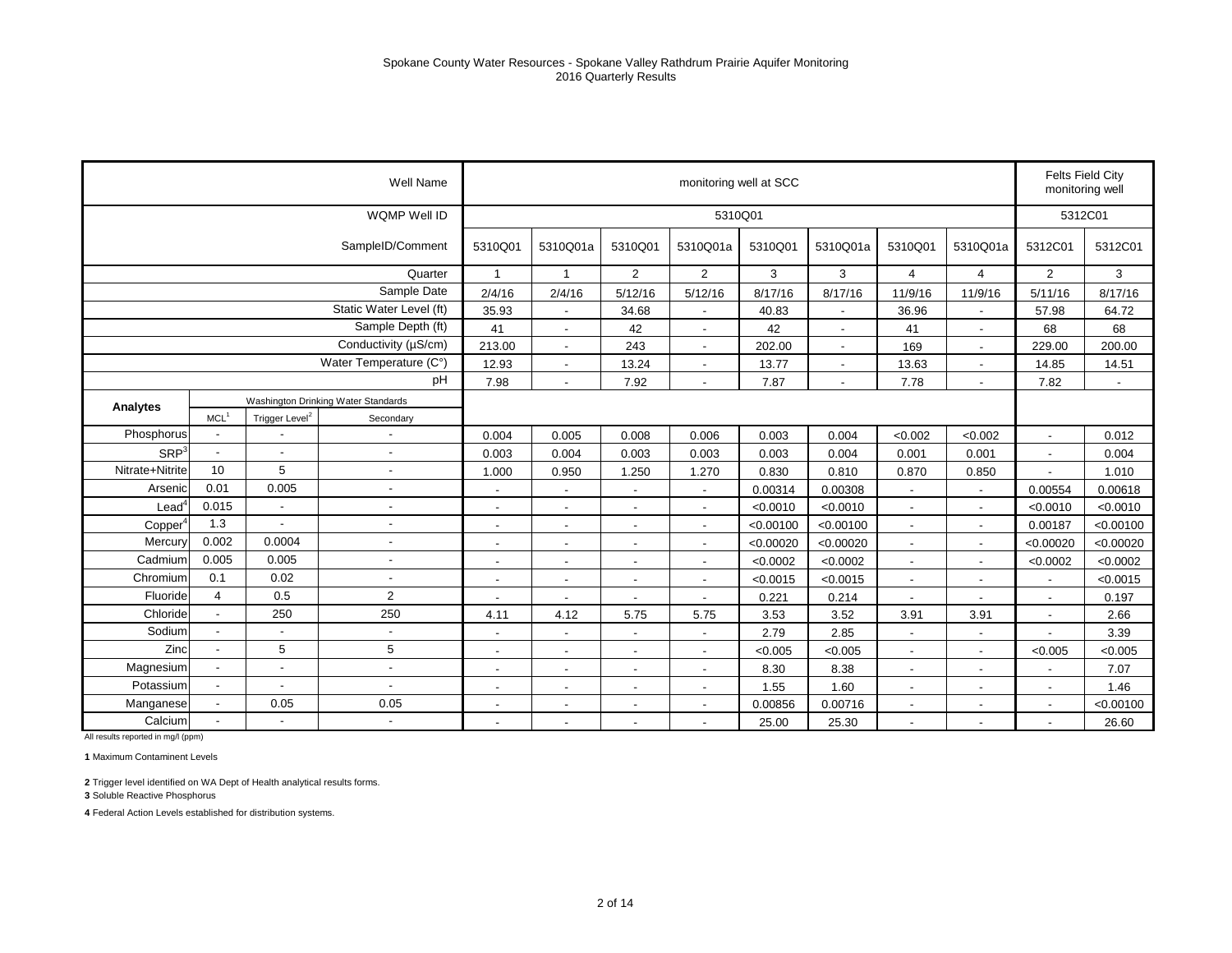|                  |                          |                            | Well Name                           |                          |                | Olive & Fiske monitoring well |                          |                |                          | Third & Havana Nested Site, east |                          | Third & Havana<br>Nested Site, mid | <b>Plantes Ferry Park</b><br>monitoring well | monitoring well<br>Frederick &<br><b>Bowdish</b> |
|------------------|--------------------------|----------------------------|-------------------------------------|--------------------------|----------------|-------------------------------|--------------------------|----------------|--------------------------|----------------------------------|--------------------------|------------------------------------|----------------------------------------------|--------------------------------------------------|
|                  |                          |                            | WQMP Well ID                        |                          |                | 5315L01                       |                          |                |                          | 5322A01                          |                          | 5322A03                            | 5404A01                                      | 5409C02                                          |
|                  |                          |                            | SampleID/Comment                    | 5315L01 5315L01          |                | 5315L01                       | 5315L01                  | 5322A01        | 5322A01                  | 5322A01                          | 5322A01                  | 5322A03                            | 5404A01                                      | 5409C02                                          |
|                  |                          |                            | Quarter                             | $\mathbf{1}$             | $\overline{2}$ | 3                             | 4                        | $\mathbf{1}$   | 2                        | 3                                | 4                        | 3                                  | 3                                            | 3                                                |
|                  |                          |                            | Sample Date                         | 2/4/16                   | 5/10/16        | 8/17/16                       | 11/8/16                  | 2/4/16         | 5/12/16                  | 8/17/16                          | 11/9/16                  | 8/17/16                            | 8/15/16                                      | 8/15/16                                          |
|                  |                          |                            | Static Water Level (ft)             | 66.09                    | 63.99          | 70.51                         | 67.07                    | 48.68          | 46.36                    | 53.31                            | 49.39                    | 53.26                              | 50.58                                        | 94.21                                            |
|                  |                          |                            | Sample Depth (ft)                   | 67                       | 65             | 71.5                          | 68                       | 50             | 47.5                     | 54.5                             | 50.5                     | 90                                 | 109                                          | 95.5                                             |
|                  |                          |                            | Conductivity (µS/cm)                | 252.00                   | 265.00         | 228.00                        | 183.00                   | 288.00         | 273.00                   | 267.00                           | 221.00                   | 274.00                             | 250.00                                       | 251.00                                           |
|                  |                          |                            | Water Temperature (C°)              | 12.76                    | 14.70          | 14.29                         | 13.43                    | 12.61          | 13.57                    | 13.74                            | 13.14                    | 13.57                              | 13.77                                        | 11.52                                            |
|                  |                          |                            | pH                                  | 7.87                     | 7.83           | 7.83                          | 7.64                     | 7.65           | 7.61                     | 7.61                             | 7.37                     | 7.74                               | 6.28                                         | 7.43                                             |
| Analytes         |                          |                            | Washington Drinking Water Standards |                          |                |                               |                          |                |                          |                                  |                          |                                    |                                              |                                                  |
|                  | MCL <sup>1</sup>         | Trigger Level <sup>2</sup> | Secondary                           |                          |                |                               |                          |                |                          |                                  |                          |                                    |                                              |                                                  |
| Phosphorus       |                          |                            |                                     | 0.006                    | 0.017          | 0.004                         | 0.004                    | 0.010          | 0.012                    | 0.007                            | 0.007                    | 0.006                              | 0.062                                        | 0.005                                            |
| SRP <sup>3</sup> |                          | $\blacksquare$             |                                     | 0.005                    | 0.004          | 0.003                         | 0.004                    | 0.009          | 0.010                    | < 0.001                          | 0.006                    | < 0.001                            | 0.025                                        | 0.003                                            |
| Nitrate+Nitrite  | 10                       | 5                          |                                     | 1.030                    | 1.130          | 0.988                         | 0.961                    | 1.420          | 1.530                    | 1.450                            | 1.360                    | 1.490                              | < 0.05                                       | 1.770                                            |
| Arsenic          | 0.01                     | 0.005                      |                                     | $\overline{\phantom{a}}$ |                | 0.00249                       | $\blacksquare$           |                | $\overline{\phantom{a}}$ | 0.00258                          |                          | 0.00284                            | < 0.0010                                     | 0.00493                                          |
| Lead             | 0.015                    | $\blacksquare$             |                                     |                          |                | < 0.0010                      | ٠                        |                | $\overline{a}$           | < 0.0010                         |                          | < 0.0010                           | < 0.0010                                     | < 0.0010                                         |
| Copper           | 1.3                      | $\blacksquare$             |                                     | $\blacksquare$           |                | < 0.00100                     | $\overline{\phantom{a}}$ |                | $\overline{\phantom{a}}$ | < 0.00100                        |                          | < 0.00100                          | 0.00356                                      | < 0.00100                                        |
| Mercury          | 0.002                    | 0.0004                     |                                     | $\overline{\phantom{a}}$ |                | < 0.00020                     |                          |                | $\overline{\phantom{a}}$ | < 0.00020                        |                          | < 0.00020                          | < 0.00020                                    | < 0.00020                                        |
| Cadmium          | 0.005                    | 0.005                      | $\overline{\phantom{a}}$            | $\blacksquare$           |                | < 0.0002                      | ٠                        |                | $\overline{a}$           | < 0.0002                         | $\sim$                   | < 0.0002                           | < 0.0002                                     | < 0.0002                                         |
| Chromium         | 0.1                      | 0.02                       |                                     | $\blacksquare$           |                | < 0.0015                      | $\overline{\phantom{a}}$ |                | $\overline{\phantom{a}}$ | < 0.0015                         |                          | < 0.0015                           | < 0.0015                                     | < 0.0015                                         |
| Fluoride         | $\overline{4}$           | 0.5                        | $\overline{2}$                      |                          |                | 0.181                         | $\overline{\phantom{a}}$ |                | $\overline{\phantom{a}}$ | 0.154                            |                          | 0.272                              | 0.318                                        | < 0.10                                           |
| Chloride         | $\overline{\phantom{a}}$ | 250                        | 250                                 | 8.20                     | 11.60          | 4.41                          | 4.05                     | 12.90          | 8.28                     | 6.25                             | 8.21                     | 6.84                               | 2.47                                         | 3.82                                             |
| Sodium           |                          | $\overline{\phantom{a}}$   |                                     | $\overline{\phantom{a}}$ |                | 2.98                          | $\blacksquare$           |                | $\blacksquare$           | 4.10                             |                          | 4.34                               | 10.50                                        | 3.77                                             |
| Zinc             |                          | 5                          | 5                                   | $\overline{\phantom{a}}$ |                | < 0.005                       | $\overline{\phantom{a}}$ |                | $\overline{\phantom{a}}$ | < 0.005                          |                          | < 0.005                            | 0.05                                         | < 0.005                                          |
| Magnesium        |                          | $\blacksquare$             | $\overline{\phantom{a}}$            | $\blacksquare$           |                | 9.36                          | $\blacksquare$           | $\blacksquare$ | $\blacksquare$           | 10.60                            | $\overline{\phantom{a}}$ | 10.90                              | 13.40                                        | 13.30                                            |
| Potassium        |                          | $\blacksquare$             |                                     | $\blacksquare$           |                | 1.69                          | $\overline{\phantom{a}}$ |                | $\blacksquare$           | 1.84                             |                          | 1.91                               | 5.51                                         | 1.93                                             |
| Manganese        |                          | 0.05                       | 0.05                                | $\overline{\phantom{a}}$ |                | < 0.00100                     | $\blacksquare$           |                | $\overline{\phantom{a}}$ | < 0.00100                        |                          | < 0.00100                          | 0.32600                                      | 0.00596                                          |
| Calcium          |                          |                            |                                     | $\overline{\phantom{a}}$ |                | 27.50                         | $\overline{\phantom{a}}$ |                | $\blacksquare$           | 33.50                            |                          | 34.30                              | 24.80                                        | 36.20                                            |

**1** Maximum Contaminent Levels

**2** Trigger level identified on WA Dept of Health analytical results forms.

**3** Soluble Reactive Phosphorus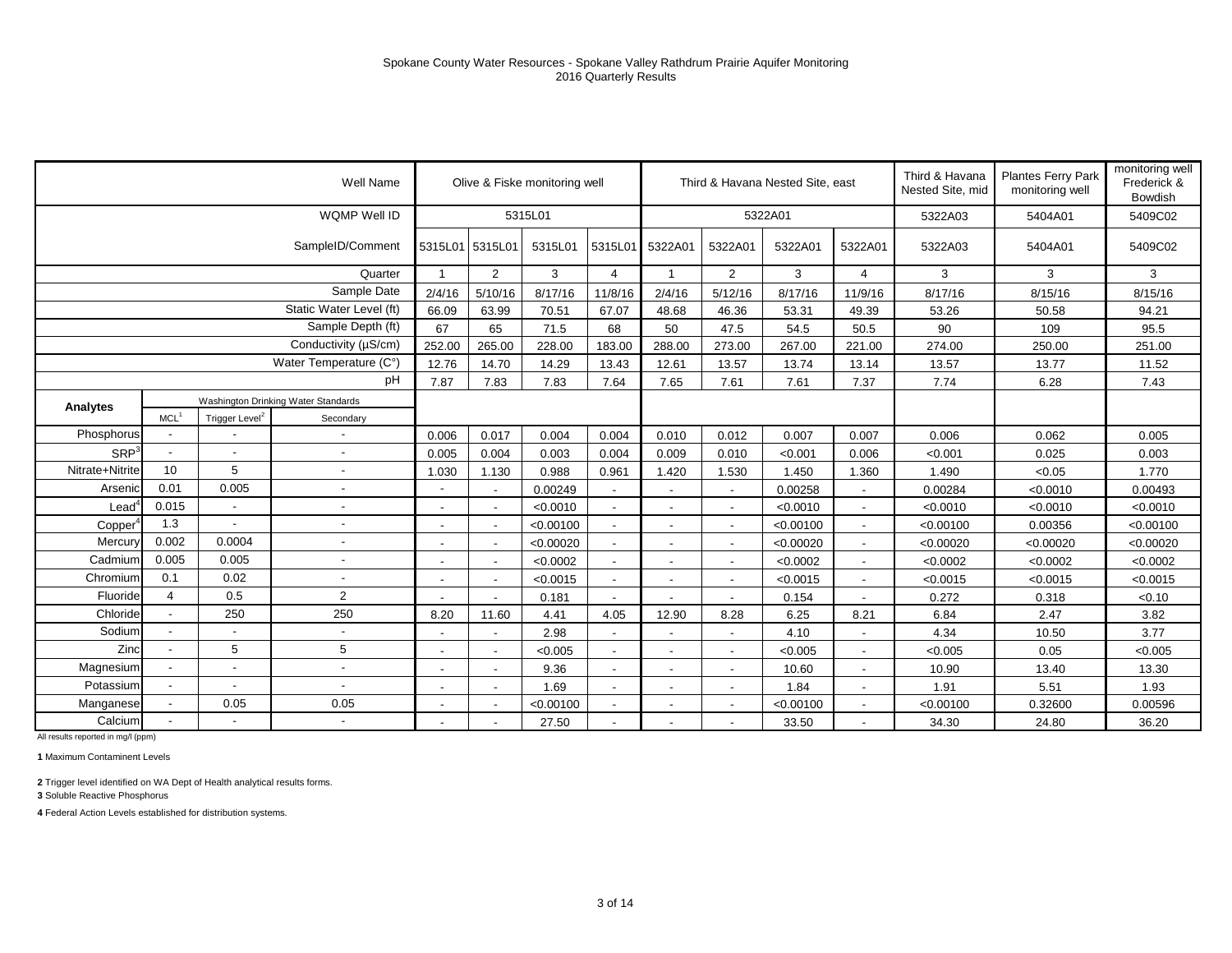|                  |                  |                            | Well Name                           |                          |                          | Sullivan Park South, monitoring well |           |                          |                          |                          | <b>Barker Road Centennial</b><br>Trail South, monitoring<br>well |                          |                          | East Valley High School monitoring well |                          |
|------------------|------------------|----------------------------|-------------------------------------|--------------------------|--------------------------|--------------------------------------|-----------|--------------------------|--------------------------|--------------------------|------------------------------------------------------------------|--------------------------|--------------------------|-----------------------------------------|--------------------------|
|                  |                  |                            | WQMP Well ID                        |                          |                          | 5411R03                              |           |                          |                          |                          | 5508M02                                                          |                          |                          | 6436N01                                 |                          |
|                  |                  |                            | SampleID/Comment                    | 5411R03                  | 5411R03                  | 5411R03a                             | 5411R03   | 5411R03a                 | 5411R03                  | 5508M02                  | 5508M02                                                          | 6436N01                  | 6436N01                  | 6436N01                                 | 6436N01                  |
|                  |                  |                            | Quarter                             |                          | $\overline{2}$           | $\overline{2}$                       | 3         | 3                        | $\overline{4}$           | $\overline{2}$           | 3                                                                |                          | 2                        | 3                                       | $\overline{4}$           |
|                  |                  |                            | Sample Date                         | 2/3/16                   | 5/10/16                  | 5/10/16                              | 8/15/16   | 8/15/16                  | 11/8/16                  | 5/11/16                  | 8/16/16                                                          | 2/3/16                   | 5/10/16                  | 8/15/16                                 | 11/8/16                  |
|                  |                  |                            | Static Water Level (ft)             | 29.21                    | 26.86                    |                                      | 35.92     | $\blacksquare$           | 30.17                    | 64.28                    | 69.90                                                            | 114.27                   | 111.25                   | 118.28                                  | 112.83                   |
|                  |                  |                            | Sample Depth (ft)                   | 30.5                     | 28                       | $\overline{\phantom{a}}$             | 36        | $\sim$                   | 31                       | 65.5                     | 70.5                                                             | 115.5                    | 112                      | 119                                     | 114                      |
|                  |                  |                            | Conductivity (µS/cm)                | 264.00                   | 251.00                   | $\sim$                               | 220.00    | $\overline{\phantom{a}}$ | 211.00                   | 56.00                    | 63                                                               | 655.00                   | 492.00                   | 497.00                                  | 480.00                   |
|                  |                  |                            | Water Temperature (C°)              | 7.97                     | 12.55                    | $\overline{\phantom{a}}$             | 13.42     | $\sim$                   | 11.90                    | 9.86                     | 19.86                                                            | 13.20                    | 16.19                    | 14.34                                   | 13.75                    |
|                  |                  |                            | pH                                  | 7.84                     | 7.73                     |                                      | 7.54      | $\overline{\phantom{a}}$ | 7.49                     | 6.12                     | 6.55                                                             | 7.37                     | 7.43                     | 7.07                                    | 6.90                     |
| Analytes         |                  |                            | Washington Drinking Water Standards |                          |                          |                                      |           |                          |                          |                          |                                                                  |                          |                          |                                         |                          |
|                  | MCL <sup>1</sup> | Trigger Level <sup>2</sup> | Secondary                           |                          |                          |                                      |           |                          |                          |                          |                                                                  |                          |                          |                                         |                          |
| Phosphorus       |                  |                            |                                     | 0.004                    | 0.014                    | 0.016                                | 0.004     | 0.004                    | 0.003                    | $\blacksquare$           | 0.009                                                            | 0.039                    | 0.057                    | 0.059                                   | 0.034                    |
| SRP <sup>3</sup> |                  | $\blacksquare$             | $\blacksquare$                      | 0.003                    | 0.006                    | 0.005                                | 0.002     | 0.002                    | 0.003                    | $\overline{a}$           | 0.007                                                            | 0.038                    | 0.048                    | 0.043                                   | 0.033                    |
| Nitrate+Nitrite  | 10               | 5                          | $\overline{\phantom{a}}$            | 1.130                    | 1.050                    | 1.080                                | 1.180     | 1.150                    | 1.180                    | $\overline{\phantom{a}}$ | 0.327                                                            | 5.330                    | 4.770                    | 6.210                                   | 4.820                    |
| Arsenic          | 0.01             | 0.005                      |                                     |                          |                          |                                      | 0.00302   | 0.00315                  |                          | < 0.0010                 | < 0.0010                                                         |                          | $\overline{\phantom{a}}$ | 0.00223                                 |                          |
| Lead             | 0.015            | $\overline{\phantom{a}}$   | $\blacksquare$                      |                          | $\overline{\phantom{a}}$ | $\overline{\phantom{a}}$             | < 0.0010  | < 0.0010                 | $\sim$                   | < 0.0010                 | < 0.0010                                                         | $\blacksquare$           | $\overline{\phantom{a}}$ | < 0.0010                                | $\sim$                   |
| Copper           | 1.3              |                            | $\overline{\phantom{a}}$            | $\overline{\phantom{a}}$ | $\overline{\phantom{a}}$ | $\overline{\phantom{a}}$             | < 0.00100 | < 0.00100                | $\overline{\phantom{a}}$ | < 0.00100                | < 0.00100                                                        | $\blacksquare$           | $\overline{\phantom{a}}$ | < 0.00100                               | $\blacksquare$           |
| Mercury          | 0.002            | 0.0004                     | $\overline{\phantom{a}}$            | $\overline{\phantom{a}}$ |                          |                                      | < 0.00020 | < 0.00020                |                          | < 0.00020                | < 0.00020                                                        |                          |                          | < 0.00020                               |                          |
| Cadmium          | 0.005            | 0.005                      | $\blacksquare$                      | $\overline{\phantom{a}}$ | $\blacksquare$           | $\overline{\phantom{a}}$             | < 0.0002  | < 0.0002                 | $\sim$                   | < 0.0002                 | < 0.0002                                                         | $\overline{\phantom{a}}$ | $\blacksquare$           | < 0.0002                                | $\sim$                   |
| Chromium         | 0.1              | 0.02                       |                                     | $\overline{\phantom{a}}$ | ٠                        | $\sim$                               | < 0.0015  | < 0.0015                 |                          | $\overline{\phantom{a}}$ | < 0.0015                                                         | $\blacksquare$           | $\overline{\phantom{a}}$ | < 0.0015                                | $\overline{\phantom{a}}$ |
| Fluoride         | 4                | 0.5                        | 2                                   |                          | $\blacksquare$           |                                      | < 0.10    | < 0.10                   |                          |                          | < 0.10                                                           |                          |                          | < 0.10                                  |                          |
| Chloride         |                  | 250                        | 250                                 | 3.74                     | 3.17                     | 3.02                                 | 2.48      | 2.46                     | 2.56                     | $\blacksquare$           | 1.83                                                             | 26.40                    | 10.90                    | 7.59                                    | 16.70                    |
| Sodium           |                  |                            | $\overline{\phantom{a}}$            | $\overline{\phantom{a}}$ | $\blacksquare$           | $\sim$                               | 2.90      | 2.85                     | $\overline{\phantom{a}}$ |                          | 2.41                                                             |                          |                          | 8.70                                    | $\blacksquare$           |
| Zinc             |                  | 5                          | 5                                   |                          | $\overline{\phantom{a}}$ |                                      | < 0.005   | < 0.005                  |                          | < 0.005                  | < 0.005                                                          |                          |                          | < 0.005                                 |                          |
| Magnesium        |                  | $\overline{\phantom{a}}$   | $\overline{\phantom{a}}$            | $\overline{\phantom{a}}$ | $\blacksquare$           | $\overline{\phantom{a}}$             | 12.80     | 12.50                    |                          | ٠                        | 1.74                                                             | $\blacksquare$           | $\blacksquare$           | 29.80                                   | $\overline{\phantom{a}}$ |
| Potassium        |                  |                            | $\overline{\phantom{a}}$            | $\overline{\phantom{a}}$ | $\blacksquare$           | $\overline{\phantom{a}}$             | 1.89      | 1.82                     | $\overline{\phantom{a}}$ | $\blacksquare$           | 0.88                                                             | $\overline{\phantom{a}}$ | $\blacksquare$           | 4.15                                    | $\blacksquare$           |
| Manganese        |                  | 0.05                       | 0.05                                |                          | $\blacksquare$           |                                      | < 0.00100 | < 0.00100                |                          |                          | < 0.00100                                                        |                          |                          | < 0.00100                               |                          |
| Calcium          |                  |                            | $\blacksquare$                      | $\overline{\phantom{a}}$ | $\overline{\phantom{a}}$ |                                      | 30.10     | 29.60                    |                          | $\overline{\phantom{a}}$ | 6.20                                                             |                          |                          | 70.10                                   | $\sim$                   |

**1** Maximum Contaminent Levels

**2** Trigger level identified on WA Dept of Health analytical results forms.

**3** Soluble Reactive Phosphorus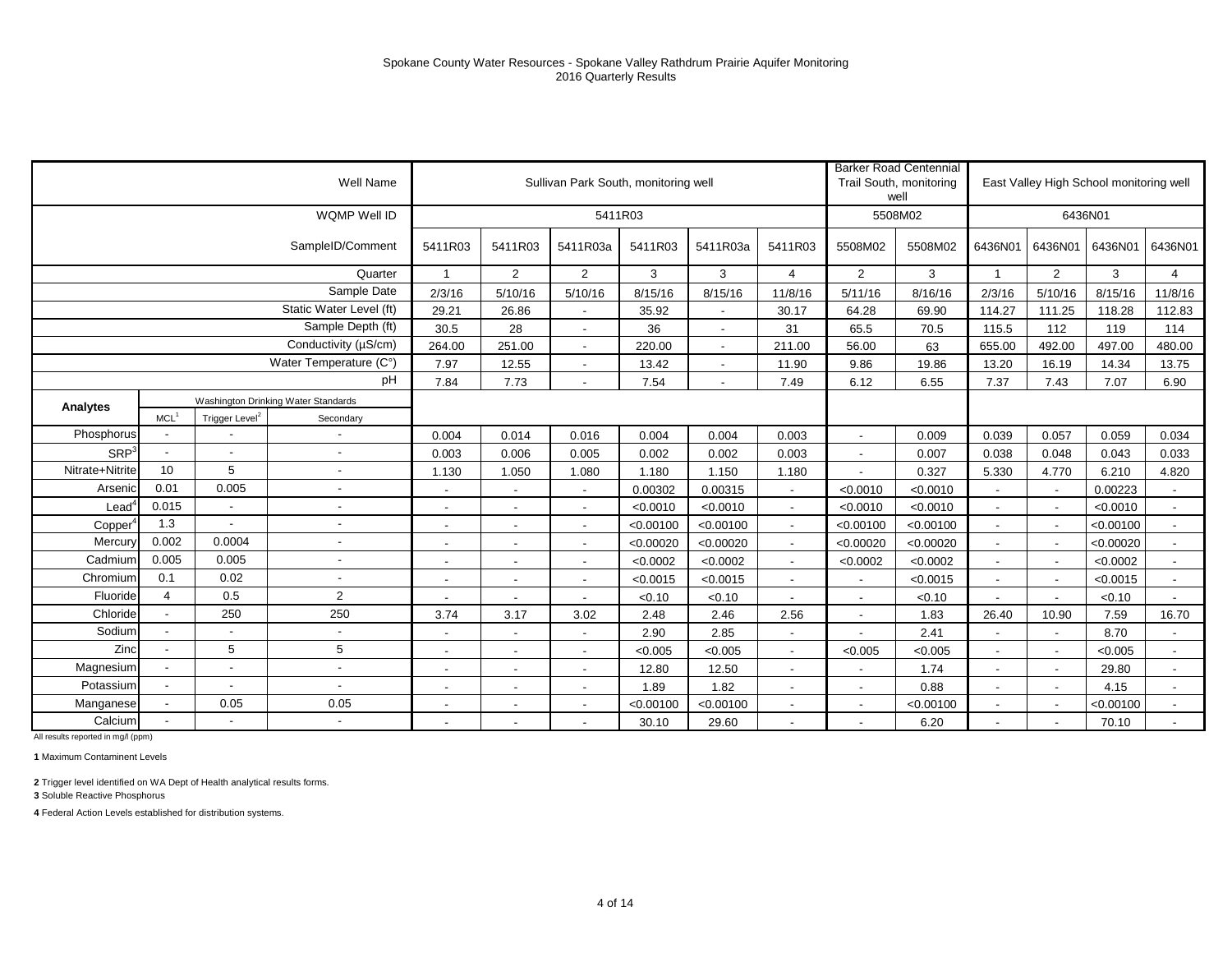|                      |                          |                            | Well Name                           | Barker Road north of     | river, monitoring well |                          | <b>Barker Road Centennial</b><br>Trail North, monitoring<br>well | Franklin Park,<br>City monitoring<br>well |                          |                | Euclid & Barker monitoring well at CID5 |           |                          |                          |
|----------------------|--------------------------|----------------------------|-------------------------------------|--------------------------|------------------------|--------------------------|------------------------------------------------------------------|-------------------------------------------|--------------------------|----------------|-----------------------------------------|-----------|--------------------------|--------------------------|
|                      |                          |                            | WQMP Well ID                        | 5507H01                  |                        |                          | 5508M01                                                          | 6331J01                                   |                          |                |                                         | 5507A04   |                          |                          |
|                      |                          |                            | SampleID/Comment                    | 5507H01                  | 5507H01                | 5508M01                  | 5508M01                                                          | 6331J01                                   | 5507A04                  | 5507A04        | 5507A04a                                | 5507A04   | 5507A04                  | 5507A04                  |
|                      |                          |                            | Quarter                             | $\overline{2}$           | 3                      | 2                        | 3                                                                | 3                                         | $\overline{1}$           | $\overline{2}$ | $\overline{2}$                          | 3         | 4                        | $\overline{4}$           |
|                      |                          |                            | Sample Date                         | 5/11/16                  | 8/16/16                | 5/11/16                  | 8/16/16                                                          | 8/18/16                                   | 2/3/16                   | 5/11/16        | 5/11/16                                 | 8/16/16   | 11/8/16                  | 11/8/16                  |
|                      |                          |                            | Static Water Level (ft)             | 44.78                    | 50.46                  | 63.27                    | 69.01                                                            | 207.49                                    | 69.21                    | 66.41          | $\overline{\phantom{a}}$                | 72.04     | 66.44                    | $\overline{\phantom{a}}$ |
|                      |                          |                            | Sample Depth (ft)                   | 46                       | 51.5                   | 64.5                     | 70                                                               | 209                                       | 70                       | 69.5           | $\blacksquare$                          | 73        | 67.5                     | $\overline{\phantom{a}}$ |
|                      |                          |                            | Conductivity (µS/cm)                | 59.00                    | 62.00                  | 54.00                    | 62.00                                                            | 252.00                                    | 362.00                   | 357.00         | $\sim$                                  | 361.00    | 294.00                   | $\overline{\phantom{a}}$ |
|                      |                          |                            | Water Temperature (C°)              | 12.46                    | 22.87                  | 10.73                    | 22.39                                                            | 13.88                                     | 9.55                     | 11.06          | $\overline{\phantom{a}}$                | 13.26     | 10.62                    | $\overline{\phantom{a}}$ |
|                      |                          |                            | pH                                  | 6.27                     | 6.55                   | 6.16                     | 6.52                                                             | 7.92                                      | 7.74                     | 7.39           |                                         | 7.49      | 7.23                     | $\blacksquare$           |
| Analytes             |                          |                            | Washington Drinking Water Standards |                          |                        |                          |                                                                  |                                           |                          |                |                                         |           |                          |                          |
|                      | MCL <sup>1</sup>         | Trigger Level <sup>2</sup> | Secondary                           |                          |                        |                          |                                                                  |                                           |                          |                |                                         |           |                          |                          |
| Phosphorus           |                          |                            |                                     |                          | 0.014                  |                          | 0.011                                                            | 0.004                                     | 0.003                    | 0.006          | 0.006                                   | 0.002     | < 0.002                  | < 0.002                  |
| SRP <sup>3</sup>     | $\overline{\phantom{a}}$ |                            | $\overline{\phantom{a}}$            | $\overline{a}$           | 0.011                  | $\blacksquare$           | 0.009                                                            | 0.003                                     | 0.003                    | 0.003          | 0.003                                   | < 0.001   | 0.001                    | 0.001                    |
| Nitrate+Nitrite      | 10                       | 5                          |                                     |                          | 0.292                  |                          | 0.289                                                            | 1.020                                     | 1.570                    | 1.690          | 1.740                                   | 1.590     | 1.940                    | 1.940                    |
| Arsenic              | 0.01                     | 0.005                      |                                     | < 0.0010                 | < 0.0010               | < 0.0010                 | < 0.0010                                                         | 0.00369                                   | $\overline{\phantom{a}}$ | 0.00181        | 0.00179                                 | 0.00172   |                          | $\overline{\phantom{a}}$ |
| $L$ ead <sup>4</sup> | 0.015                    | $\sim$                     | $\blacksquare$                      | < 0.0010                 | < 0.0010               | < 0.0010                 | < 0.0010                                                         | < 0.0010                                  | $\blacksquare$           | < 0.0010       | < 0.0010                                | < 0.0010  | $\overline{\phantom{a}}$ | $\overline{\phantom{a}}$ |
| Copper               | 1.3                      |                            |                                     | < 0.00100                | < 0.00100              | < 0.00100                | < 0.00100                                                        | < 0.00100                                 | $\blacksquare$           | < 0.00100      | < 0.00100                               | < 0.00100 | $\blacksquare$           | $\overline{\phantom{a}}$ |
| Mercury              | 0.002                    | 0.0004                     |                                     | < 0.00020                | < 0.00020              | < 0.00020                | < 0.00020                                                        | < 0.00020                                 | $\blacksquare$           | < 0.00020      | < 0.00020                               | < 0.00020 | $\blacksquare$           | $\blacksquare$           |
| Cadmium              | 0.005                    | 0.005                      | $\sim$                              | < 0.0002                 | < 0.0002               | 0.00021                  | 0.00020                                                          | < 0.0002                                  | $\blacksquare$           | < 0.0002       | < 0.0002                                | < 0.0002  | $\blacksquare$           | $\overline{\phantom{a}}$ |
| Chromium             | 0.1                      | 0.02                       |                                     | $\overline{\phantom{a}}$ | < 0.0015               | $\sim$                   | < 0.0015                                                         | < 0.0015                                  | $\overline{\phantom{a}}$ |                | $\overline{\phantom{a}}$                | < 0.0015  | $\blacksquare$           | $\overline{\phantom{a}}$ |
| Fluoride             | $\overline{4}$           | 0.5                        | $\overline{2}$                      |                          | < 0.10                 |                          | < 0.10                                                           | < 0.10                                    | $\overline{a}$           |                |                                         | < 0.10    |                          |                          |
| Chloride             | $\blacksquare$           | 250                        | 250                                 | $\overline{\phantom{a}}$ | 2.00                   | $\overline{\phantom{a}}$ | 1.88                                                             | 5.57                                      | 2.33                     | 2.41           | 2.36                                    | 2.56      | 2.37                     | 2.38                     |
| Sodium               |                          |                            |                                     |                          | 2.46                   |                          | 2.45                                                             | 3.00                                      | $\blacksquare$           |                |                                         | 3.22      | $\blacksquare$           | $\overline{\phantom{a}}$ |
| Zinc                 |                          | 5                          | 5                                   | 0.00870                  | 0.01540                | 0.02460                  | 0.02280                                                          | < 0.005                                   | $\overline{\phantom{a}}$ | < 0.005        | < 0.005                                 | < 0.005   | $\overline{\phantom{a}}$ | $\overline{\phantom{a}}$ |
| Magnesium            |                          |                            | $\overline{\phantom{a}}$            | $\overline{\phantom{a}}$ | 1.74                   | $\overline{\phantom{a}}$ | 1.69                                                             | 12.90                                     | $\overline{\phantom{a}}$ |                | $\overline{\phantom{a}}$                | 17.80     | $\overline{\phantom{a}}$ | $\overline{\phantom{a}}$ |
| Potassium            |                          |                            |                                     | $\overline{\phantom{a}}$ | 0.96                   | $\overline{\phantom{a}}$ | 0.93                                                             | 1.79                                      | $\overline{\phantom{a}}$ |                | $\overline{\phantom{a}}$                | 1.91      | $\blacksquare$           | $\overline{\phantom{a}}$ |
| Manganese            |                          | 0.05                       | 0.05                                |                          | < 0.00100              |                          | < 0.00100                                                        | < 0.0010                                  | $\blacksquare$           |                | $\blacksquare$                          | < 0.00100 | $\blacksquare$           | $\blacksquare$           |
| Calcium              |                          |                            |                                     | $\overline{\phantom{a}}$ | 6.01                   | $\overline{\phantom{a}}$ | 6.03                                                             | 27.80                                     | $\blacksquare$           |                | $\overline{\phantom{a}}$                | 42.20     | $\blacksquare$           | $\blacksquare$           |

**1** Maximum Contaminent Levels

**2** Trigger level identified on WA Dept of Health analytical results forms.

**3** Soluble Reactive Phosphorus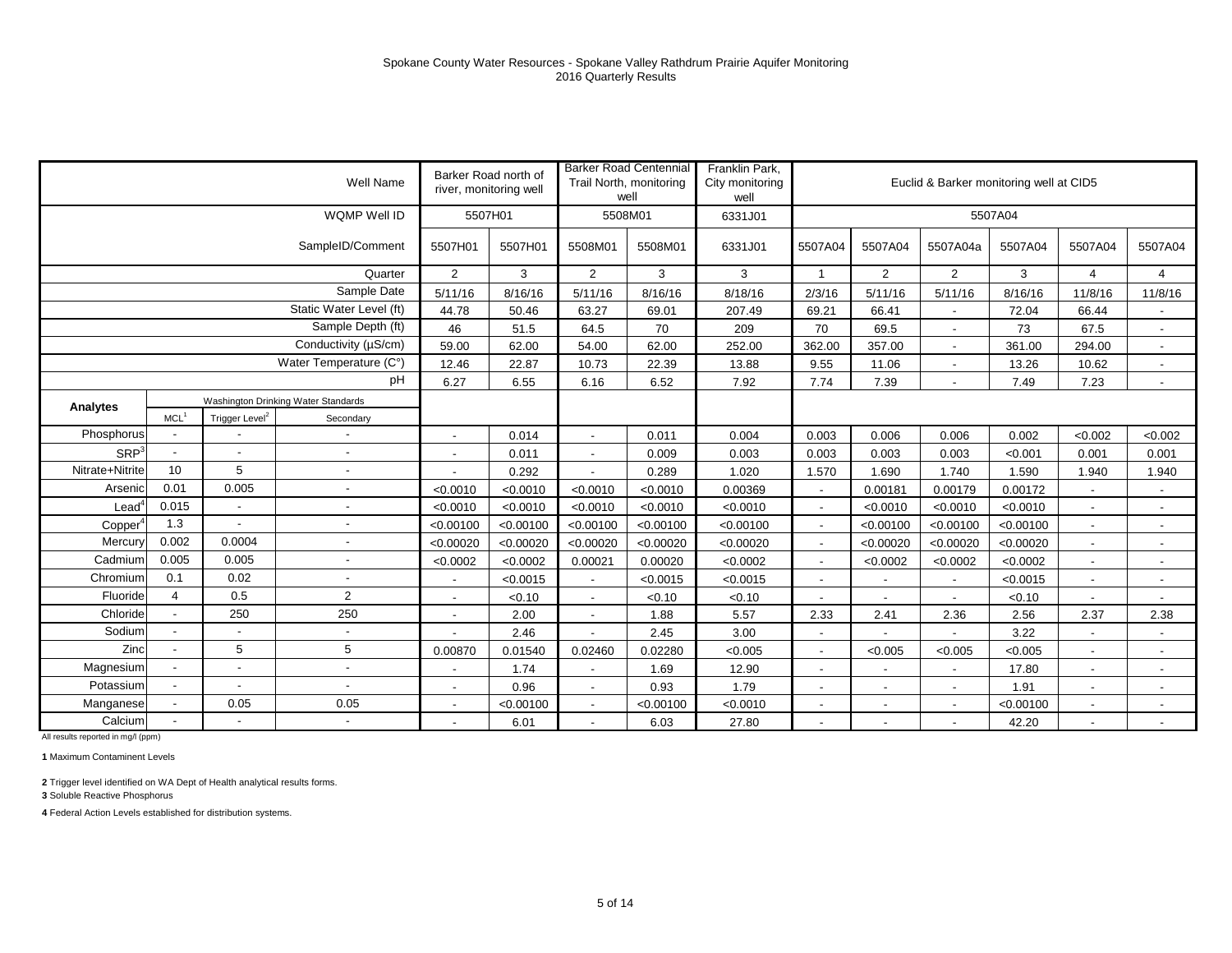|                     |                          |                            | Well Name                           |                          |                          |           | Fire Station Houston & Regal, No. Spokane WD |                          |                          | E. SPKN WD, Site 1       |           |                          | ORCHARD AVE IRRIG<br>DIST, Site 1 |           |
|---------------------|--------------------------|----------------------------|-------------------------------------|--------------------------|--------------------------|-----------|----------------------------------------------|--------------------------|--------------------------|--------------------------|-----------|--------------------------|-----------------------------------|-----------|
|                     |                          |                            | WQMP Well ID                        |                          |                          | 6327N04   |                                              |                          |                          | 5324G01                  |           |                          | 5312H01                           |           |
|                     |                          |                            | SampleID/Comment                    | 6327N04                  | 6327N04                  | 6327N04   | 6327N04a                                     | 6327N04                  | 5324G01                  | 5324G01                  | 5324G01   | 5324G01                  | 5312H01                           | 5312H01   |
|                     |                          |                            | Quarter                             | $\mathbf{1}$             | $\overline{2}$           | 3         | 3                                            | 4                        | -1                       | $\overline{2}$           | 3         | 4                        | $\overline{2}$                    | 3         |
|                     |                          |                            | Sample Date                         | 2/4/16                   | 5/12/16                  | 8/18/16   | 8/18/16                                      | 11/9/16                  | 1/26/16                  | 5/12/16                  | 7/26/16   | 10/25/16                 | 5/11/16                           | 7/26/16   |
|                     |                          |                            | Static Water Level (ft)             | 188.35                   | 184.75                   | 189.32    | $\blacksquare$                               | 189.34                   |                          | $\overline{\phantom{a}}$ | $\sim$    |                          | $\blacksquare$                    |           |
|                     |                          |                            | Sample Depth (ft)                   | 189.5                    | 186                      | 190.5     | $\overline{\phantom{a}}$                     | 191                      |                          | $\overline{\phantom{a}}$ |           |                          |                                   |           |
|                     |                          |                            | Conductivity (µS/cm)                | 352.00                   | 373.00                   | 391.00    | $\sim$                                       | 302                      | 447                      | 480.00                   | 466.00    | 422.00                   | 331.00                            | 311.00    |
|                     |                          |                            | Water Temperature (C°)              | 12.61                    | 13.58                    | 13.45     | $\blacksquare$                               | 13.15                    | 10.60                    | 11.19                    | 11.18     | 11.46                    | 10.39                             | 10.59     |
|                     |                          |                            | pH                                  | 7.36                     | 7.32                     | 7.59      |                                              | 7.4                      |                          | 7.51                     | 7.44      |                          | 6.82                              | 7.65      |
| Analytes            |                          |                            | Washington Drinking Water Standards |                          |                          |           |                                              |                          |                          |                          |           |                          |                                   |           |
|                     | MCL <sup>1</sup>         | Trigger Level <sup>2</sup> | Secondary                           |                          |                          |           |                                              |                          |                          |                          |           |                          |                                   |           |
| Phosphorus          |                          |                            | $\blacksquare$                      | 0.004                    | 0.006                    | 0.002     | 0.002                                        | < 0.002                  | 0.017                    | 0.020                    | 0.019     | 0.016                    | 0.020                             | 0.014     |
| SRP <sup>3</sup>    | $\blacksquare$           | $\sim$                     | $\overline{\phantom{a}}$            | 0.003                    | 0.002                    | 0.002     | 0.002                                        | 0.001                    | 0.015                    | 0.019                    | 0.019     | 0.013                    | 0.019                             | 0.014     |
| Nitrate+Nitrite     | 10                       | 5                          | $\blacksquare$                      | 2.290                    | 2.510                    | 2.340     | 2.410                                        | 3.000                    | 3.560                    | 3.550                    | 3.730     | 3.090                    | 2.080                             | 2.040     |
| Arsenic             | 0.01                     | 0.005                      | $\overline{a}$                      | $\overline{a}$           | $\overline{\phantom{a}}$ | 0.00175   | 0.00171                                      | $\overline{\phantom{a}}$ |                          | $\blacksquare$           | 0.00509   |                          | 0.00513                           | 0.00539   |
| $\text{Lead}^4$     | 0.015                    |                            | $\overline{\phantom{a}}$            | $\blacksquare$           | $\blacksquare$           | < 0.0010  | < 0.0010                                     | $\blacksquare$           | $\blacksquare$           | $\overline{\phantom{a}}$ | 0.00205   | $\overline{\phantom{a}}$ | < 0.0010                          | < 0.0010  |
| Copper <sup>4</sup> | 1.3                      |                            | $\blacksquare$                      | $\overline{\phantom{a}}$ | $\blacksquare$           | < 0.00100 | < 0.00100                                    | $\blacksquare$           |                          | $\blacksquare$           | 0.00176   |                          | < 0.00100                         | < 0.00100 |
| Mercury             | 0.002                    | 0.0004                     | $\overline{a}$                      | $\overline{\phantom{a}}$ | $\blacksquare$           | < 0.00020 | < 0.00020                                    | $\overline{a}$           |                          | $\overline{\phantom{a}}$ | < 0.00020 |                          | < 0.00020                         | < 0.00020 |
| Cadmium             | 0.005                    | 0.005                      | $\overline{\phantom{a}}$            | $\overline{\phantom{a}}$ | $\overline{\phantom{a}}$ | < 0.0002  | < 0.0002                                     | $\overline{\phantom{a}}$ | $\overline{\phantom{a}}$ | $\overline{\phantom{a}}$ | < 0.0002  | $\sim$                   | < 0.0002                          | < 0.0002  |
| Chromium            | 0.1                      | 0.02                       | $\blacksquare$                      | $\overline{\phantom{a}}$ | $\overline{\phantom{a}}$ | < 0.0015  | < 0.0015                                     | $\blacksquare$           |                          | $\overline{\phantom{a}}$ | < 0.0015  |                          |                                   | < 0.0015  |
| Fluoride            | $\overline{4}$           | 0.5                        | 2                                   | $\overline{a}$           | $\overline{\phantom{a}}$ | < 0.10    | < 0.10                                       | $\overline{a}$           |                          | ÷,                       | < 0.10    |                          | $\overline{a}$                    | < 0.10    |
| Chloride            |                          | 250                        | 250                                 | 9.18                     | 8.57                     | 10.30     | 9.96                                         | 10.20                    | 15.50                    | 17.10                    | 17.20     | 13.00                    | 4.82                              | 4.63      |
| Sodium              | $\overline{a}$           |                            | $\blacksquare$                      |                          |                          | 11.30     | 12.20                                        |                          |                          | $\overline{\phantom{a}}$ | 9.77      |                          |                                   | 4.15      |
| Zinc                | $\overline{\phantom{a}}$ | 5                          | 5                                   | $\overline{\phantom{a}}$ | $\blacksquare$           | < 0.005   | < 0.005                                      | $\overline{a}$           |                          | $\overline{\phantom{a}}$ | 0.00920   |                          | 0.00690                           | 0.01030   |
| Magnesium           |                          |                            | $\overline{\phantom{a}}$            | $\overline{\phantom{a}}$ | $\overline{\phantom{a}}$ | 19.70     | 20.50                                        | $\overline{\phantom{a}}$ | $\overline{\phantom{a}}$ | $\overline{\phantom{a}}$ | 18.70     |                          | $\overline{\phantom{a}}$          | 13.50     |
| Potassium           | $\sim$                   |                            | $\blacksquare$                      | $\overline{\phantom{a}}$ | $\overline{\phantom{a}}$ | 3.43      | 3.52                                         | $\blacksquare$           |                          | $\overline{\phantom{a}}$ | 3.39      |                          | $\blacksquare$                    | 2.23      |
| Manganese           |                          | 0.05                       | 0.05                                | $\overline{\phantom{a}}$ | $\overline{\phantom{a}}$ | < 0.00100 | < 0.00100                                    | $\blacksquare$           |                          | $\overline{\phantom{a}}$ | < 0.00100 |                          | $\overline{\phantom{0}}$          | < 0.00100 |
| Calcium             |                          |                            | $\overline{\phantom{a}}$            | $\overline{\phantom{a}}$ | $\overline{\phantom{a}}$ | 33.70     | 34.30                                        |                          | $\overline{\phantom{a}}$ | $\overline{\phantom{a}}$ | 56.70     |                          |                                   | 38.00     |

**1** Maximum Contaminent Levels

**2** Trigger level identified on WA Dept of Health analytical results forms.

**3** Soluble Reactive Phosphorus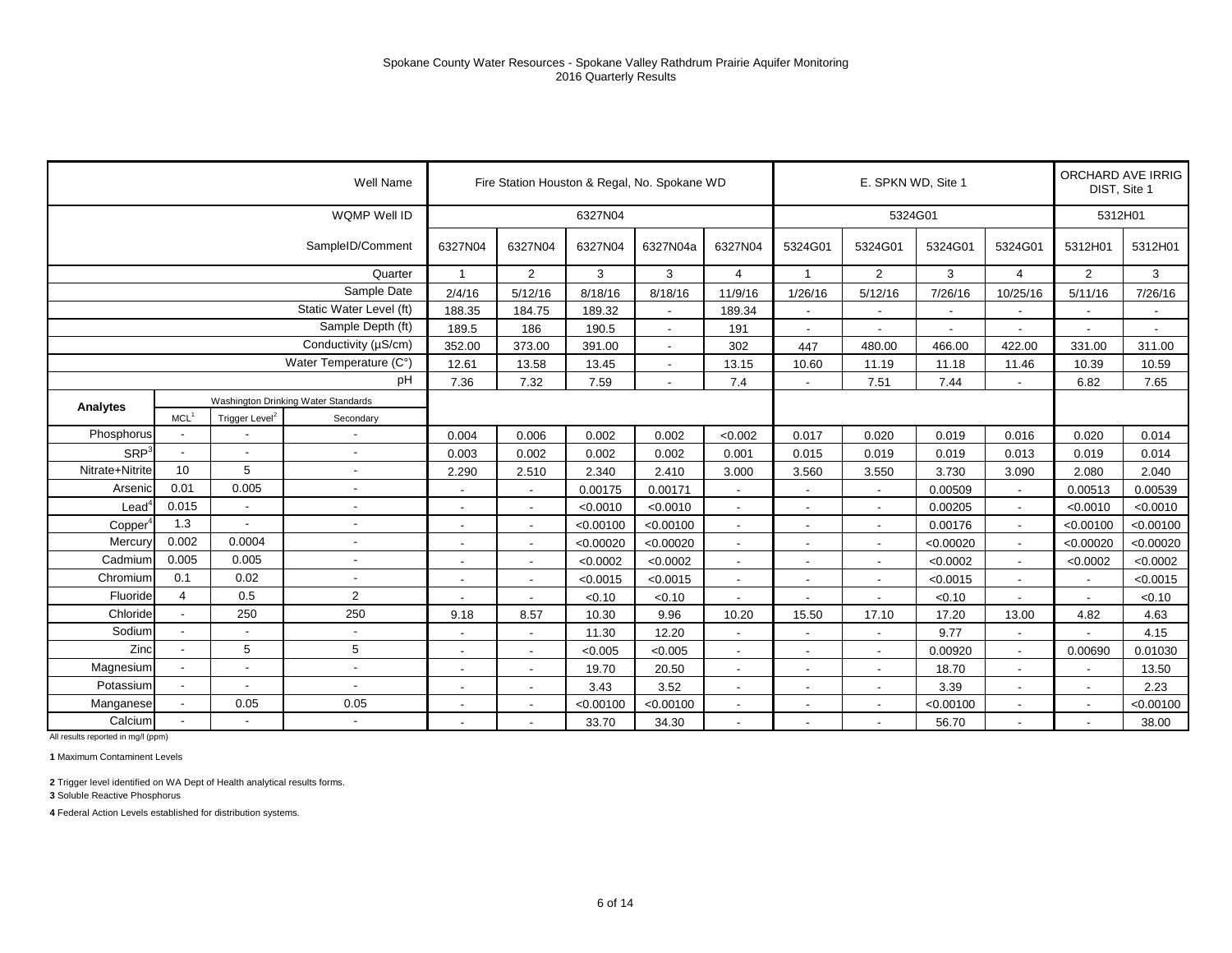|                  |                          |                            | Well Name                           |                          |                          | Idaho Road 300 ft south of pipeline, monitoring well |                          |                          |                          |                          | Idaho Road 1000 ft south of Trent, monitoring well |                          |                          | Mission Well.<br><b>LIBERTY LAKE</b><br><b>SEWER DIST</b> |
|------------------|--------------------------|----------------------------|-------------------------------------|--------------------------|--------------------------|------------------------------------------------------|--------------------------|--------------------------|--------------------------|--------------------------|----------------------------------------------------|--------------------------|--------------------------|-----------------------------------------------------------|
|                  |                          |                            | WQMP Well ID                        |                          | 6525R01                  |                                                      |                          |                          |                          |                          | 6524R01                                            |                          |                          | 5515C01                                                   |
|                  |                          |                            | SampleID/Comment                    | 6525R01                  | 6525R01                  | 6525R01                                              | 6525R01                  | 6524R01                  | 6524R01a                 | 6524R01                  | 6524R01a                                           | 6524R01                  | 6524R01a                 | 5515C01                                                   |
|                  |                          |                            | Quarter                             |                          | $\overline{2}$           | 3                                                    | 4                        | -1                       |                          | 2                        | 3                                                  | 3                        | $\overline{4}$           | 3                                                         |
|                  |                          |                            | Sample Date                         | 2/3/16                   | 5/10/16                  | 8/16/16                                              | 11/8/16                  | 2/3/16                   | 2/3/16                   | 5/10/16                  | 8/16/16                                            | 8/16/16                  | 11/8/16                  | 7/26/16                                                   |
|                  |                          |                            | Static Water Level (ft)             | 104.64                   | 101.98                   | 104.84                                               | 100.25                   | 126.57                   | $\blacksquare$           | 123.96                   | 126.71                                             | $\blacksquare$           | 122.38                   |                                                           |
|                  |                          |                            | Sample Depth (ft)                   | 105.5                    | 103                      | 106                                                  | 101.5                    | 127.5                    | $\overline{\phantom{a}}$ | 125                      | 127.50                                             | $\overline{\phantom{a}}$ | 123.5                    | $\overline{\phantom{a}}$                                  |
|                  |                          |                            | Conductivity (µS/cm)                | 319.00                   | 313.00                   | 310.00                                               | 256.00                   | 331.00                   | $\blacksquare$           | 339.00                   | 317.00                                             | $\overline{\phantom{a}}$ | 257.00                   | 262.00                                                    |
|                  |                          |                            | Water Temperature (C°)              | 10.09                    | 11.81                    | 12.37                                                | 10.88                    | 9.96                     | $\blacksquare$           | 12.12                    | 16.64                                              | $\overline{\phantom{a}}$ | 10.93                    | 14.48                                                     |
|                  |                          |                            | pH                                  | 7.77                     | 7.67                     | 7.70                                                 | 7.16                     | 7.83                     |                          | 7.57                     | 7.65                                               | $\overline{\phantom{a}}$ | 7.37                     | 7.65                                                      |
| Analytes         |                          |                            | Washington Drinking Water Standards |                          |                          |                                                      |                          |                          |                          |                          |                                                    |                          |                          |                                                           |
|                  | MCL <sup>1</sup>         | Trigger Level <sup>2</sup> | Secondary                           |                          |                          |                                                      |                          |                          |                          |                          |                                                    |                          |                          |                                                           |
| Phosphorus       |                          |                            |                                     | 0.004                    | 0.018                    | 0.005                                                | 0.004                    | 0.004                    | 0.003                    | 0.018                    | 0.003                                              | 0.003                    | 0.002                    | 0.012                                                     |
| SRP <sup>3</sup> | $\overline{\phantom{a}}$ | $\blacksquare$             | $\blacksquare$                      | 0.004                    | 0.005                    | 0.003                                                | 0.004                    | 0.003                    | 0.002                    | 0.003                    | 0.001                                              | 0.001                    | 0.002                    | 0.011                                                     |
| Nitrate+Nitrite  | 10                       | 5                          | $\overline{a}$                      | 1.470                    | 1.510                    | 1.370                                                | 1.660                    | 2.550                    | 2.520                    | 2.690                    | 2.290                                              | 2.220                    | 2.510                    | 1.300                                                     |
| Arsenic          | 0.01                     | 0.005                      | $\overline{a}$                      |                          |                          | 0.00512                                              |                          |                          |                          | $\overline{\phantom{a}}$ | 0.00286                                            | 0.00289                  |                          | 0.00316                                                   |
| Lead             | 0.015                    | $\sim$                     | $\blacksquare$                      | $\overline{\phantom{a}}$ | $\overline{\phantom{a}}$ | < 0.0010                                             | $\overline{\phantom{a}}$ | $\overline{\phantom{a}}$ | $\overline{\phantom{a}}$ | $\sim$                   | < 0.0010                                           | < 0.0010                 | $\overline{\phantom{a}}$ | < 0.0010                                                  |
| Copper           | 1.3                      | $\overline{\phantom{a}}$   | $\overline{a}$                      | $\overline{\phantom{a}}$ | $\overline{\phantom{a}}$ | < 0.00100                                            | $\overline{\phantom{a}}$ | $\overline{\phantom{a}}$ | $\overline{\phantom{a}}$ | $\overline{\phantom{a}}$ | < 0.00100                                          | < 0.00100                | $\blacksquare$           | < 0.00100                                                 |
| Mercury          | 0.002                    | 0.0004                     | $\overline{\phantom{a}}$            | $\overline{\phantom{a}}$ | $\overline{\phantom{a}}$ | < 0.00020                                            |                          | $\overline{\phantom{a}}$ |                          | $\blacksquare$           | < 0.00020                                          | < 0.00020                | $\overline{\phantom{a}}$ | < 0.00020                                                 |
| Cadmium          | 0.005                    | 0.005                      | $\blacksquare$                      | $\overline{\phantom{a}}$ | $\overline{\phantom{a}}$ | < 0.0002                                             | $\blacksquare$           | $\overline{\phantom{a}}$ | $\overline{\phantom{a}}$ | $\sim$                   | < 0.0002                                           | < 0.0002                 | $\blacksquare$           | < 0.0002                                                  |
| Chromium         | 0.1                      | 0.02                       |                                     | $\overline{\phantom{a}}$ | $\blacksquare$           | < 0.0015                                             | $\sim$                   | $\overline{\phantom{a}}$ | $\overline{\phantom{a}}$ | $\sim$                   | < 0.0015                                           | < 0.0015                 | $\overline{\phantom{a}}$ | < 0.0015                                                  |
| Fluoride         | 4                        | 0.5                        | 2                                   |                          | $\overline{\phantom{a}}$ | < 0.10                                               |                          |                          |                          | $\blacksquare$           | < 0.10                                             | < 0.10                   | L,                       | < 0.10                                                    |
| Chloride         |                          | 250                        | 250                                 | 4.51                     | 4.51                     | 4.43                                                 | 4.35                     | 3.50                     | 3.49                     | 3.80                     | 3.57                                               | 3.55                     | 3.36                     | 4.90                                                      |
| Sodium           |                          |                            |                                     | $\overline{\phantom{a}}$ | $\overline{\phantom{a}}$ | 2.92                                                 |                          | $\sim$                   | $\overline{\phantom{a}}$ | $\overline{\phantom{a}}$ | 3.38                                               | 3.30                     | $\blacksquare$           | 4.09                                                      |
| Zinc             |                          | 5                          | 5                                   | $\overline{\phantom{a}}$ |                          | < 0.005                                              |                          | $\overline{\phantom{a}}$ |                          | $\blacksquare$           | < 0.005                                            | < 0.005                  | L,                       | 0.01470                                                   |
| Magnesium        | $\overline{\phantom{a}}$ | $\blacksquare$             | $\blacksquare$                      | $\overline{\phantom{a}}$ | $\overline{\phantom{a}}$ | 12.60                                                |                          | $\overline{\phantom{a}}$ | $\overline{\phantom{a}}$ | $\sim$                   | 14.50                                              | 14.00                    | $\blacksquare$           | 11.20                                                     |
| Potassium        | $\overline{\phantom{a}}$ | $\overline{\phantom{a}}$   | $\blacksquare$                      | $\overline{\phantom{a}}$ | $\blacksquare$           | 2.11                                                 | $\overline{\phantom{a}}$ | $\overline{\phantom{a}}$ | $\overline{\phantom{a}}$ | $\sim$                   | 2.06                                               | 2.02                     | $\blacksquare$           | 1.99                                                      |
| Manganese        |                          | 0.05                       | 0.05                                | $\overline{\phantom{a}}$ | $\blacksquare$           | < 0.00100                                            |                          | $\overline{\phantom{a}}$ |                          | $\overline{\phantom{a}}$ | < 0.00100                                          | < 0.00100                | $\blacksquare$           | < 0.00100                                                 |
| Calcium          |                          | $\overline{\phantom{a}}$   | $\blacksquare$                      | $\overline{\phantom{a}}$ | $\overline{\phantom{a}}$ | 29.10                                                | $\overline{\phantom{a}}$ | $\overline{\phantom{a}}$ | $\blacksquare$           | $\overline{\phantom{a}}$ | 37.70                                              | 36.60                    | $\blacksquare$           | 31.10                                                     |
|                  |                          |                            |                                     |                          |                          |                                                      |                          |                          |                          |                          |                                                    |                          |                          |                                                           |

**1** Maximum Contaminent Levels

**2** Trigger level identified on WA Dept of Health analytical results forms.

**3** Soluble Reactive Phosphorus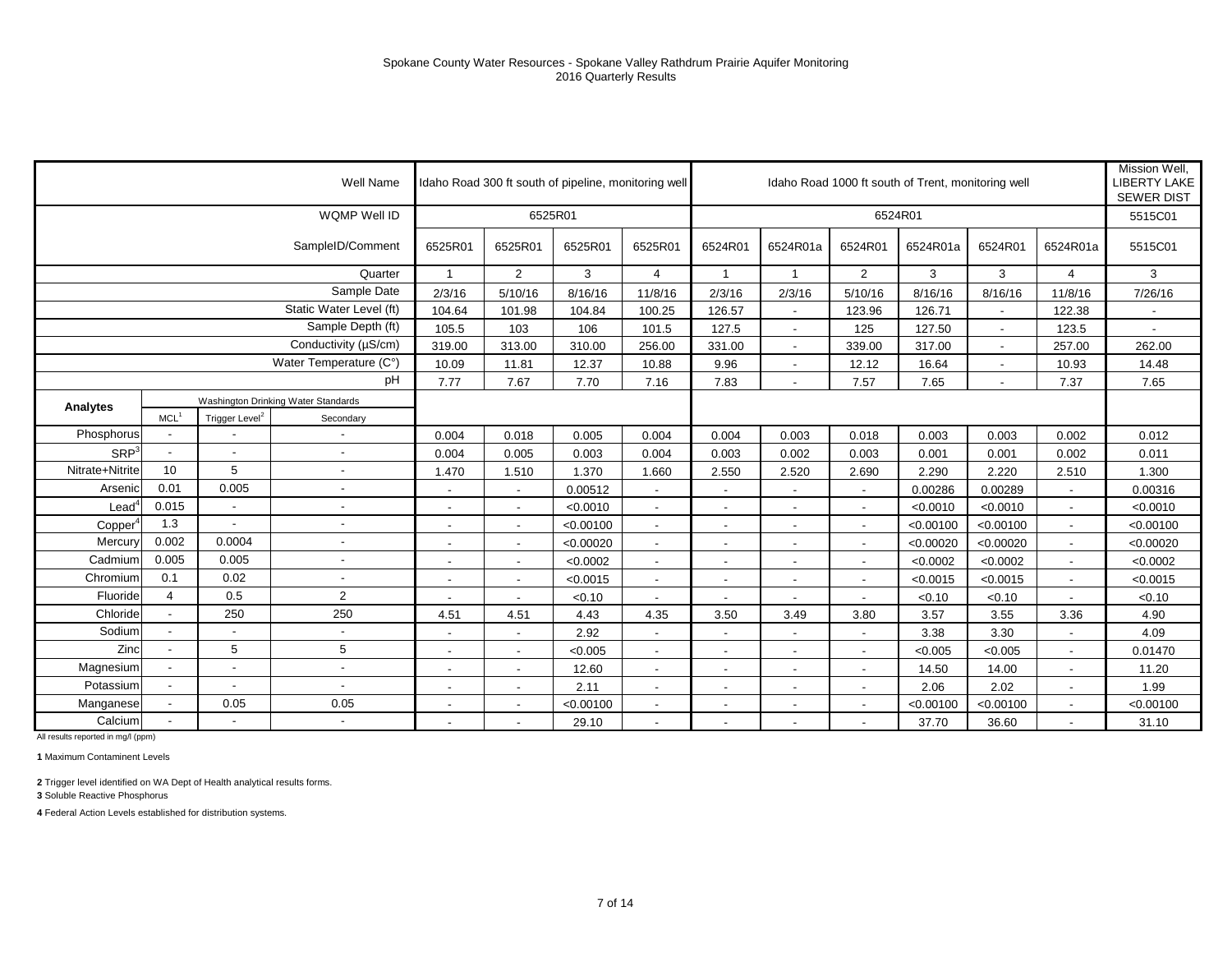|                     |                          |                            | Well Name                           |                          |                          | Idaho Road - East Farms monitoring well at CID11 |                          |                          |                          | CITY of SPOKANE-Ray      |                          |                          | PASADENA PARK #2 |                          |
|---------------------|--------------------------|----------------------------|-------------------------------------|--------------------------|--------------------------|--------------------------------------------------|--------------------------|--------------------------|--------------------------|--------------------------|--------------------------|--------------------------|------------------|--------------------------|
|                     |                          |                            | WQMP Well ID                        |                          | 6631M07                  |                                                  |                          |                          |                          | 5322F01                  |                          |                          | 5405K01          |                          |
|                     |                          |                            | SampleID/Comment                    | 6631M07                  | 6631M07                  | 6631M07                                          | 6331M07                  | 5322F01                  | 5322F01                  | 5322F01                  | 5322F01                  | 5405K01                  | 5405K01          | 5405K01                  |
|                     |                          |                            | Quarter                             | $\overline{1}$           | $\overline{2}$           | 3                                                | $\overline{4}$           | $\overline{1}$           | $\overline{2}$           | 3                        | $\overline{4}$           | $\overline{2}$           | 3                | $\overline{4}$           |
|                     |                          |                            | Sample Date                         | 2/3/16                   | 5/10/16                  | 8/16/16                                          | 11/8/16                  | 1/26/16                  | 5/11/16                  | 7/26/16                  | 10/25/16                 | 5/10/16                  | 7/26/16          | 10/25/16                 |
|                     |                          |                            | Static Water Level (ft)             | 115.37                   | 112.79                   | 115.79                                           | 110.86                   |                          |                          |                          |                          |                          |                  | $\overline{\phantom{a}}$ |
|                     |                          |                            | Sample Depth (ft)                   | 116.5                    | 114                      | 117                                              | 112                      |                          |                          | $\overline{\phantom{a}}$ |                          |                          |                  | $\overline{\phantom{a}}$ |
|                     |                          |                            | Conductivity (µS/cm)                | 274.00                   | 274.00                   | 261.00                                           | 215.00                   | 462                      | 436                      | 404                      | 439                      | 216.00                   | 200.00           | 235.00                   |
|                     |                          |                            | Water Temperature (C°)              | 13.70                    | 16.53                    | 16.13                                            | 14.87                    | 11.6                     | 11.66                    | 11.76                    | $\overline{\phantom{a}}$ | 10.18                    | 9.96             | 10.54                    |
|                     |                          |                            | pH                                  | 7.99                     | 7.75                     | 7.53                                             | 7.52                     |                          | 7.15                     | 7.26                     |                          | 5.48                     | 7.40             | 7.24                     |
| Analytes            |                          |                            | Washington Drinking Water Standards |                          |                          |                                                  |                          |                          |                          |                          |                          |                          |                  |                          |
|                     | MCL <sup>1</sup>         | Trigger Level <sup>2</sup> | Secondary                           |                          |                          |                                                  |                          |                          |                          |                          |                          |                          |                  |                          |
| Phosphorus          |                          |                            | $\blacksquare$                      | 0.004                    | 0.018                    | 0.005                                            | 0.004                    | 0.021                    | 0.027                    | 0.019                    | 0.019                    | 0.027                    | 0.005            | 0.005                    |
| SRP <sup>3</sup>    | $\blacksquare$           | $\blacksquare$             | $\overline{\phantom{a}}$            | 0.004                    | 0.005                    | 0.003                                            | 0.004                    | 0.021                    | 0.026                    | 0.019                    | 0.015                    | 0.006                    | 0.005            | 0.004                    |
| Nitrate+Nitrite     | 10                       | 5                          | $\blacksquare$                      | 1.470                    | 1.510                    | 1.370                                            | 1.660                    | 3.600                    | 3.090                    | 3.070                    | 3.410                    | 1.890                    | 1.460            | 2.050                    |
| Arsenic             | 0.01                     | 0.005                      | $\blacksquare$                      | $\overline{\phantom{a}}$ |                          | 0.00512                                          |                          |                          |                          | 0.00398                  |                          |                          | 0.00137          |                          |
| Lead <sup>4</sup>   | 0.015                    |                            | $\overline{\phantom{a}}$            | $\blacksquare$           | $\blacksquare$           | < 0.0010                                         | $\overline{\phantom{a}}$ | $\overline{\phantom{a}}$ | $\sim$                   | < 0.0010                 | $\sim$                   | $\sim$                   | < 0.0010         | $\overline{\phantom{a}}$ |
| Copper <sup>4</sup> | 1.3                      | $\overline{a}$             | $\overline{\phantom{a}}$            | $\overline{\phantom{a}}$ | $\overline{\phantom{a}}$ | < 0.00100                                        | $\blacksquare$           | $\overline{\phantom{a}}$ | $\overline{\phantom{a}}$ | 0.00602                  | $\sim$                   | $\sim$                   | 0.00161          | $\sim$                   |
| Mercury             | 0.002                    | 0.0004                     | $\blacksquare$                      | $\blacksquare$           |                          | < 0.00020                                        |                          | $\overline{\phantom{a}}$ |                          | < 0.00020                |                          |                          | < 0.00020        | $\blacksquare$           |
| Cadmium             | 0.005                    | 0.005                      | $\blacksquare$                      | $\overline{\phantom{a}}$ | $\blacksquare$           | < 0.0002                                         | $\overline{\phantom{a}}$ | $\overline{\phantom{a}}$ | $\sim$                   | < 0.0002                 | $\sim$                   | $\overline{\phantom{a}}$ | < 0.0002         | $\blacksquare$           |
| Chromium            | 0.1                      | 0.02                       | $\blacksquare$                      | $\blacksquare$           | $\overline{\phantom{a}}$ | < 0.0015                                         | $\overline{\phantom{a}}$ | $\blacksquare$           | $\overline{\phantom{a}}$ | < 0.0015                 | $\overline{a}$           | $\overline{\phantom{a}}$ | < 0.0015         | $\sim$                   |
| Fluoride            | $\overline{4}$           | 0.5                        | 2                                   | ٠                        |                          | < 0.10                                           |                          |                          |                          | < 0.10                   |                          |                          | < 0.10           |                          |
| Chloride            | $\overline{\phantom{a}}$ | 250                        | 250                                 | 4.51                     | 4.51                     | 4.43                                             | 4.35                     | 19.3                     | 16.6                     | 16.2                     | 17.1                     | 4.66                     | 4.28             | 4.73                     |
| Sodium              | $\blacksquare$           |                            | $\overline{\phantom{a}}$            | $\blacksquare$           | $\overline{\phantom{a}}$ | 2.92                                             | $\overline{\phantom{a}}$ | $\overline{\phantom{a}}$ | $\overline{\phantom{a}}$ | 8.27                     |                          | $\overline{\phantom{a}}$ | 3.93             | $\sim$                   |
| Zinc                |                          | 5                          | 5                                   | $\overline{\phantom{a}}$ |                          | < 0.005                                          |                          | $\overline{\phantom{a}}$ |                          | 0.00670                  |                          |                          | < 0.005          | $\overline{\phantom{a}}$ |
| Magnesium           | $\overline{\phantom{a}}$ | $\overline{\phantom{a}}$   | $\overline{\phantom{a}}$            | $\overline{\phantom{a}}$ | $\blacksquare$           | 12.60                                            | $\overline{\phantom{a}}$ | $\overline{\phantom{a}}$ |                          | 15.6                     | $\sim$                   | $\sim$                   | 7.81             | $\overline{\phantom{a}}$ |
| Potassium           | $\blacksquare$           | $\sim$                     | $\blacksquare$                      | $\overline{\phantom{a}}$ | $\overline{\phantom{a}}$ | 2.11                                             | $\sim$                   | $\overline{\phantom{a}}$ | $\overline{\phantom{a}}$ | 2.77                     | $\sim$                   | $\overline{\phantom{a}}$ | 2.19             | $\overline{\phantom{a}}$ |
| Manganese           |                          | 0.05                       | 0.05                                | $\overline{\phantom{a}}$ |                          | < 0.00100                                        |                          | $\overline{\phantom{a}}$ |                          | < 0.00100                |                          |                          | < 0.00100        | $\blacksquare$           |
| Calcium             | $\blacksquare$           | $\blacksquare$             | $\overline{\phantom{a}}$            | $\blacksquare$           | $\blacksquare$           | 29.10                                            | $\overline{\phantom{a}}$ | $\overline{\phantom{a}}$ |                          | 48.6                     | $\overline{\phantom{a}}$ | $\overline{\phantom{a}}$ | 24.30            | $\blacksquare$           |

**1** Maximum Contaminent Levels

**2** Trigger level identified on WA Dept of Health analytical results forms.

**3** Soluble Reactive Phosphorus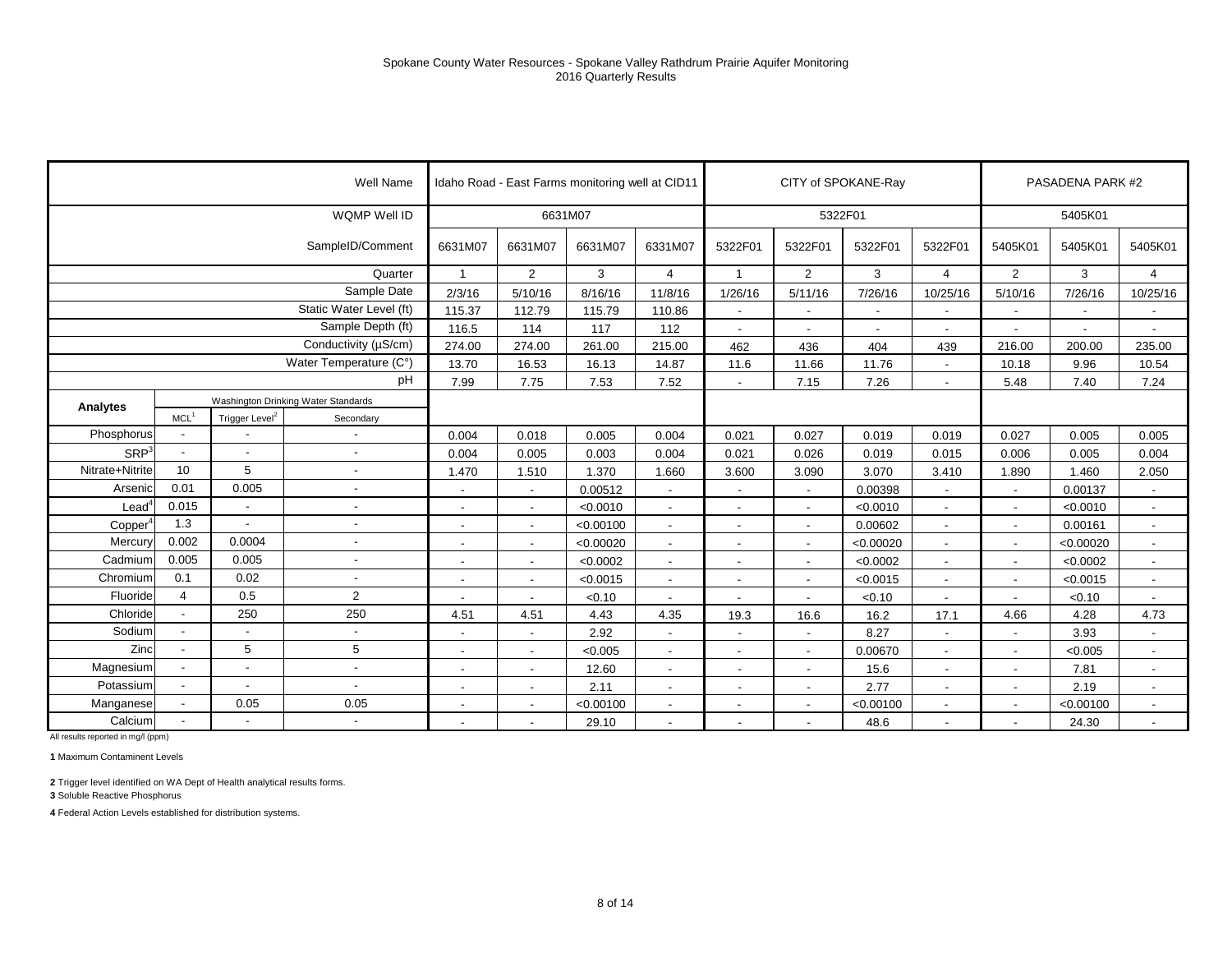|                   |                          |                            | <b>Well Name</b>                    |                          | Orchard Ave Irrig Dist Site 2 |                          |                          |                          |                          |                          | Spokane Co Water Dist #3, Site 2-5, 26th & Vercler |                          |                          | <b>CONSOLIDATED</b><br>IRRIG DIST 19.<br>Site 2A |
|-------------------|--------------------------|----------------------------|-------------------------------------|--------------------------|-------------------------------|--------------------------|--------------------------|--------------------------|--------------------------|--------------------------|----------------------------------------------------|--------------------------|--------------------------|--------------------------------------------------|
|                   |                          |                            | WQMP Well ID                        |                          | 5407C01                       |                          |                          |                          |                          | 5427L01                  |                                                    |                          |                          | 5518R01                                          |
|                   |                          |                            | SampleID/Comment                    | 5407C01                  | 5407C01                       | 5407C01                  | 5427L01                  | 5427L01a                 | 5427L01                  | 5427L01                  | 5427L01a                                           | 5427L01                  | 5427L01a                 | 5518R01                                          |
|                   |                          |                            | Quarter                             | $\overline{1}$           | 3                             | 4                        | $\mathbf{1}$             | $\overline{1}$           | 2                        | 3                        | 3                                                  | 4                        | $\overline{4}$           | 3                                                |
|                   |                          |                            | Sample Date                         | 1/26/16                  | 7/26/16                       | 10/25/16                 | 1/26/16                  | 1/26/16                  | 5/12/16                  | 7/26/16                  | 7/26/16                                            | 10/25/16                 | 10/25/16                 | 7/26/16                                          |
|                   |                          |                            | Static Water Level (ft)             |                          | $\overline{\phantom{a}}$      | $\blacksquare$           | $\overline{\phantom{a}}$ |                          | $\overline{\phantom{a}}$ |                          | $\blacksquare$                                     |                          |                          |                                                  |
|                   |                          |                            | Sample Depth (ft)                   | $\sim$                   | $\overline{\phantom{a}}$      | $\sim$                   | $\sim$                   | $\overline{\phantom{a}}$ | $\overline{\phantom{a}}$ | $\overline{\phantom{a}}$ | $\sim$                                             | $\overline{\phantom{a}}$ | $\overline{\phantom{a}}$ | $\sim$                                           |
|                   |                          |                            | Conductivity (µS/cm)                | 320.00                   | 314.00                        | 324.00                   | 399.00                   | $\overline{\phantom{a}}$ | 392.00                   | 393.00                   | $\sim$                                             | 375.00                   | $\overline{\phantom{a}}$ | 146.00                                           |
|                   |                          |                            | Water Temperature (C°)              | 10.90                    | 11.56                         | 12.26                    | 8.90                     | $\overline{\phantom{a}}$ | 11.75                    | 11.67                    | $\overline{\phantom{a}}$                           | 11.52                    | $\overline{\phantom{a}}$ | 12.53                                            |
|                   |                          |                            | pH                                  | $\blacksquare$           | 7.66                          | 7.62                     | $\overline{\phantom{a}}$ | $\blacksquare$           | 7.68                     | 7.49                     |                                                    | 7.55                     | $\overline{\phantom{a}}$ | 8.26                                             |
| Analytes          |                          |                            | Washington Drinking Water Standards |                          |                               |                          |                          |                          |                          |                          |                                                    |                          |                          |                                                  |
|                   | MCL <sup>1</sup>         | Trigger Level <sup>2</sup> | Secondary                           |                          |                               |                          |                          |                          |                          |                          |                                                    |                          |                          |                                                  |
| Phosphorus        |                          |                            | $\blacksquare$                      | 0.011                    | 0.008                         | 0.011                    | 0.006                    | 0.006                    | 0.008                    | 0.004                    | 0.004                                              | 0.005                    | 0.005                    | < 0.002                                          |
| SRP <sup>3</sup>  | $\overline{a}$           | $\sim$                     | $\sim$                              | 0.010                    | 0.008                         | 0.008                    | 0.005                    | 0.005                    | 0.006                    | 0.004                    | 0.003                                              | 0.003                    | 0.004                    | 0.001                                            |
| Nitrate+Nitrite   | 10                       | 5                          | $\overline{\phantom{a}}$            | 1.820                    | 1.980                         | 1.940                    | 2.670                    | 2.660                    | 2.38                     | 2.65                     | 2.50                                               | 2.37                     | 2.38                     | 0.576                                            |
| Arsenic           | 0.01                     | 0.005                      | L,                                  | $\blacksquare$           | 0.00414                       |                          |                          |                          | $\overline{\phantom{a}}$ | 0.00427                  | 0.00428                                            | $\overline{\phantom{a}}$ |                          | 0.00130                                          |
| $\textsf{lead}^4$ | 0.015                    | $\overline{\phantom{a}}$   | $\overline{\phantom{a}}$            | $\mathbf{r}$             | < 0.0010                      | $\overline{a}$           | $\sim$                   |                          | $\overline{\phantom{a}}$ | < 0.0010                 | < 0.0010                                           | $\mathbf{r}$             | $\overline{\phantom{a}}$ | < 0.0010                                         |
| Copper            | 1.3                      |                            | $\blacksquare$                      | $\blacksquare$           | < 0.00100                     | $\blacksquare$           | $\sim$                   | $\overline{\phantom{a}}$ | $\overline{\phantom{a}}$ | < 0.00100                | < 0.00100                                          | $\overline{\phantom{a}}$ | $\overline{\phantom{a}}$ | < 0.00100                                        |
| Mercury           | 0.002                    | 0.0004                     | $\blacksquare$                      | $\overline{\phantom{a}}$ | < 0.00020                     | $\blacksquare$           | $\blacksquare$           |                          | $\overline{\phantom{a}}$ | < 0.00020                | < 0.00020                                          |                          |                          | < 0.00020                                        |
| Cadmium           | 0.005                    | 0.005                      | $\overline{\phantom{a}}$            | $\sim$                   | < 0.0002                      | $\sim$                   | $\sim$                   |                          | $\overline{\phantom{a}}$ | < 0.0002                 | < 0.0002                                           | $\blacksquare$           | $\overline{\phantom{a}}$ | < 0.0002                                         |
| Chromium          | 0.1                      | 0.02                       | $\blacksquare$                      | $\overline{\phantom{a}}$ | < 0.0015                      | $\overline{a}$           | $\overline{\phantom{a}}$ | $\overline{\phantom{a}}$ | $\sim$                   | < 0.0015                 | < 0.0015                                           | $\overline{\phantom{a}}$ | $\overline{\phantom{a}}$ | < 0.0015                                         |
| Fluoride          | $\overline{4}$           | 0.5                        | $\overline{2}$                      |                          | < 0.10                        |                          |                          |                          |                          | < 0.10                   | < 0.10                                             |                          |                          | < 0.10                                           |
| Chloride          | Ĭ.                       | 250                        | 250                                 | 4.88                     | 4.95                          | 4.78                     | 9.01                     | 9.00                     | 7.28                     | 8.54                     | 8.53                                               | 7.65                     | 7.56                     | 3.19                                             |
| Sodium            |                          |                            | $\overline{\phantom{a}}$            | $\overline{\phantom{a}}$ | 4.09                          | $\blacksquare$           | $\sim$                   | $\overline{\phantom{a}}$ | $\sim$                   | 6.37                     | 6.47                                               | $\overline{\phantom{a}}$ | $\overline{\phantom{a}}$ | 2.22                                             |
| Zinc              |                          | 5                          | 5                                   | $\blacksquare$           | < 0.005                       | $\overline{a}$           | $\blacksquare$           |                          | $\blacksquare$           | < 0.005                  | < 0.005                                            | $\blacksquare$           | $\overline{\phantom{a}}$ | < 0.005                                          |
| Magnesium         | $\overline{\phantom{a}}$ | $\overline{\phantom{a}}$   | $\sim$                              | $\overline{\phantom{a}}$ | 14.70                         | $\overline{\phantom{a}}$ | $\overline{\phantom{a}}$ | $\overline{\phantom{a}}$ | $\sim$                   | 17.00                    | 17.30                                              | $\overline{\phantom{a}}$ | $\overline{\phantom{a}}$ | 4.72                                             |
| Potassium         | ÷,                       | $\sim$                     | ÷,                                  | $\blacksquare$           | 2.22                          | $\blacksquare$           | $\blacksquare$           | $\overline{\phantom{a}}$ | $\blacksquare$           | 2.72                     | 2.77                                               | $\blacksquare$           | $\blacksquare$           | 1.22                                             |
| Manganese         |                          | 0.05                       | 0.05                                | $\overline{\phantom{a}}$ | < 0.00100                     | $\overline{\phantom{a}}$ | $\overline{\phantom{a}}$ |                          | $\overline{\phantom{a}}$ | < 0.00100                | < 0.00100                                          |                          |                          | < 0.00100                                        |
| Calcium           |                          |                            | $\sim$                              | $\overline{a}$           | 37.50                         | $\sim$                   | $\blacksquare$           | $\overline{\phantom{a}}$ | $\blacksquare$           | 47.10                    | 47.70                                              | $\sim$                   | $\blacksquare$           | 19.50                                            |

**1** Maximum Contaminent Levels

**2** Trigger level identified on WA Dept of Health analytical results forms.

**3** Soluble Reactive Phosphorus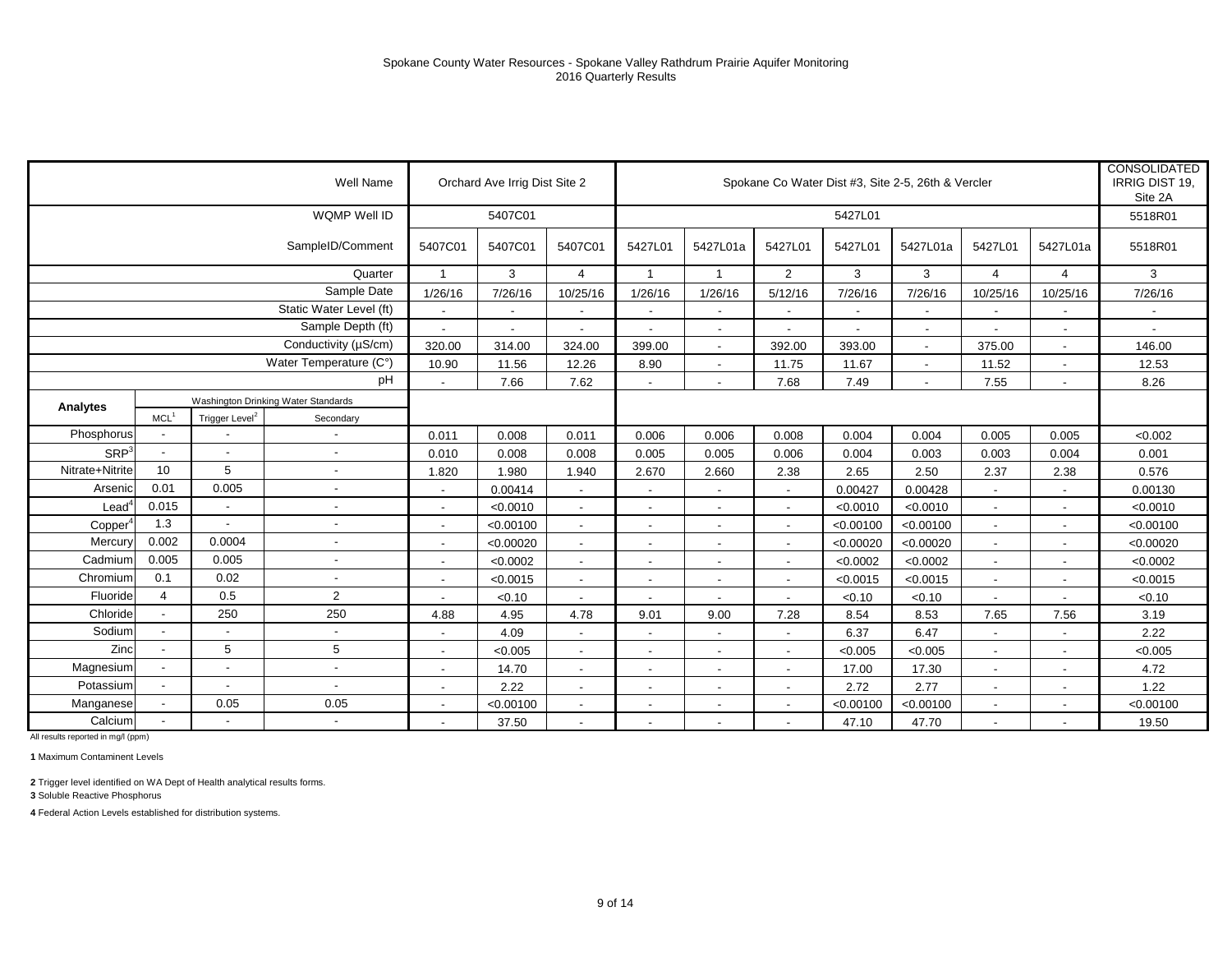|                     |                          |                            | <b>Well Name</b>                    |                          | VERA WATER & POWER, New Well<br>4 |                          |                          | New Balfour Park monitoring well |           |                          |                          | SPOKANE FISH HATCHERY, GRIFFITH SPR |                          |                          |
|---------------------|--------------------------|----------------------------|-------------------------------------|--------------------------|-----------------------------------|--------------------------|--------------------------|----------------------------------|-----------|--------------------------|--------------------------|-------------------------------------|--------------------------|--------------------------|
|                     |                          |                            | WQMP Well ID                        |                          | 5426L03                           |                          |                          | 5417R02                          |           |                          |                          |                                     | 6211J01s                 |                          |
|                     |                          |                            | SampleID/Comment                    | 5426L03                  | 5426L03                           | 5426L03                  | 5417R02                  | 5417R02                          | 5417R02   | 5417R02                  | 6211J01s                 | 6211J01S                            | 6211J01S                 | 6211J01s                 |
|                     |                          |                            | Quarter                             | $\mathbf{1}$             | 3                                 | $\overline{4}$           | $\overline{1}$           | $\overline{2}$                   | 3         | $\overline{4}$           | $\mathbf{1}$             | $\overline{2}$                      | 3                        | $\overline{4}$           |
|                     |                          |                            | Sample Date                         | 1/26/16                  | 7/26/16                           | 10/25/16                 | 2/3/16                   | 5/10/16                          | 8/15/16   | 11/8/16                  | 1/26/16                  | 5/12/16                             | 8/18/16                  | 10/25/16                 |
|                     |                          |                            | Static Water Level (ft)             | $\overline{\phantom{a}}$ | $\overline{\phantom{a}}$          | $\overline{\phantom{a}}$ | 70.46                    | 66.71                            | 73.76     | 70.49                    | $\overline{\phantom{a}}$ | $\blacksquare$                      | $\overline{\phantom{a}}$ | $\overline{\phantom{a}}$ |
|                     |                          |                            | Sample Depth (ft)                   |                          | $\overline{\phantom{a}}$          |                          | 71.5                     | 68                               | 75        | 71.5                     |                          |                                     |                          |                          |
|                     |                          |                            | Conductivity (µS/cm)                | 424.00                   | 432.00                            | 450.00                   | 230.00                   | 202.00                           | 173       | 178                      | 336.00                   | 332.00                              | 333.00                   | 336.00                   |
|                     |                          |                            | Water Temperature (C°)              | 10.10                    | 10.70                             | 11.06                    | 13.02                    | 13.80                            | 14.56     | 13.77                    | 11.10                    | 11.17                               | 11.16                    | 11.12                    |
|                     |                          |                            | pH                                  |                          | 7.48                              | 7.74                     | 7.93                     | 7.99                             |           |                          |                          | 7.81                                | 7.82                     | 7.69                     |
| Analytes            |                          |                            | Washington Drinking Water Standards |                          |                                   |                          |                          |                                  |           |                          |                          |                                     |                          |                          |
|                     | MCL <sup>1</sup>         | Trigger Level <sup>2</sup> | Secondary                           |                          |                                   |                          |                          |                                  |           |                          |                          |                                     |                          |                          |
| Phosphorus          |                          |                            |                                     | 0.008                    | 0.006                             | 0.008                    | 0.011                    | 0.022                            | 0.006     | 0.006                    | 0.005                    | 0.009                               | 0.005                    | 0.003                    |
| SRP <sup>3</sup>    |                          |                            | $\overline{\phantom{a}}$            | 0.006                    | 0.006                             | 0.004                    | 0.006                    | 0.009                            | 0.004     | 0.006                    | 0.004                    | 0.005                               | 0.005                    | 0.003                    |
| Nitrate+Nitrite     | 10                       | 5                          | $\blacksquare$                      | 3.250                    | 3.350                             | 3.09                     | 0.98                     | 0.912                            | 0.876     | 1.090                    | 1.71                     | 1.78                                | 1.57                     | 1.81                     |
| Arsenic             | 0.01                     | 0.005                      |                                     |                          | 0.00424                           | $\blacksquare$           | $\blacksquare$           |                                  | 0.00260   |                          |                          | $\overline{a}$                      | 0.00311                  |                          |
| $\text{Lead}^4$     | 0.015                    |                            | $\overline{\phantom{a}}$            | $\overline{\phantom{a}}$ | < 0.0010                          | $\blacksquare$           | $\sim$                   | $\overline{\phantom{a}}$         | < 0.0010  | $\blacksquare$           |                          | $\blacksquare$                      | < 0.0010                 | $\blacksquare$           |
| Copper <sup>®</sup> | 1.3                      |                            | $\overline{\phantom{a}}$            | $\overline{\phantom{a}}$ | 0.00106                           | $\blacksquare$           | $\overline{\phantom{a}}$ | $\overline{\phantom{a}}$         | < 0.00100 | $\overline{\phantom{a}}$ |                          | $\blacksquare$                      | < 0.00100                | $\sim$                   |
| Mercury             | 0.002                    | 0.0004                     | ٠                                   | $\overline{\phantom{a}}$ | < 0.00020                         | $\blacksquare$           | $\blacksquare$           | $\overline{a}$                   | < 0.00020 | $\overline{\phantom{a}}$ |                          | $\blacksquare$                      | < 0.00020                | $\overline{\phantom{a}}$ |
| Cadmium             | 0.005                    | 0.005                      | $\overline{\phantom{a}}$            | $\overline{\phantom{a}}$ | < 0.0002                          | $\blacksquare$           | $\overline{a}$           | $\sim$                           | < 0.0002  | $\sim$                   |                          | $\overline{a}$                      | < 0.0002                 | $\blacksquare$           |
| Chromium            | 0.1                      | 0.02                       | $\overline{a}$                      | $\overline{\phantom{a}}$ | < 0.0015                          | $\blacksquare$           | $\blacksquare$           | $\overline{\phantom{a}}$         | < 0.0015  | $\blacksquare$           |                          | $\overline{\phantom{a}}$            | < 0.0015                 | $\overline{\phantom{a}}$ |
| Fluoride            | $\overline{4}$           | 0.5                        | $\overline{2}$                      |                          | < 0.10                            |                          |                          |                                  | 0.109     |                          |                          |                                     | < 0.10                   |                          |
| Chloride            | $\blacksquare$           | 250                        | 250                                 | 9.89                     | 10.20                             | 20.00                    | 8.46                     | 3.60                             | 4.35      | 4.25                     | 8.29                     | 7.63                                | 9.00                     | 8.17                     |
| Sodium              |                          |                            | $\blacksquare$                      | $\overline{\phantom{a}}$ | 7.78                              | $\blacksquare$           | $\blacksquare$           | $\overline{\phantom{a}}$         | 2.71      | $\blacksquare$           |                          | $\overline{\phantom{a}}$            | 4.50                     | $\blacksquare$           |
| Zinc                |                          | 5                          | 5                                   |                          | 0.00770                           | $\overline{\phantom{a}}$ | $\overline{\phantom{a}}$ |                                  | < 0.005   | $\overline{\phantom{a}}$ |                          | $\overline{\phantom{a}}$            | < 0.005                  | $\overline{\phantom{a}}$ |
| Magnesium           | $\overline{\phantom{a}}$ | $\overline{\phantom{a}}$   | $\blacksquare$                      | $\overline{\phantom{a}}$ | 15.80                             | $\blacksquare$           | $\overline{a}$           | $\overline{\phantom{a}}$         | 7.92      | $\blacksquare$           |                          | $\overline{\phantom{a}}$            | 18.10                    | $\overline{\phantom{a}}$ |
| Potassium           |                          |                            | $\overline{\phantom{a}}$            | $\overline{\phantom{a}}$ | 3.30                              | $\blacksquare$           | $\overline{\phantom{a}}$ | $\overline{\phantom{a}}$         | 1.54      | $\overline{\phantom{a}}$ |                          | $\overline{\phantom{a}}$            | 2.37                     | $\sim$                   |
| Manganese           |                          | 0.05                       | 0.05                                |                          | < 0.00100                         | $\overline{\phantom{a}}$ | $\overline{\phantom{a}}$ |                                  | < 0.00100 | $\overline{\phantom{a}}$ |                          | $\overline{\phantom{a}}$            | < 0.00100                | $\overline{\phantom{a}}$ |
| Calcium             | $\overline{\phantom{a}}$ |                            | $\overline{\phantom{a}}$            | $\blacksquare$           | 57.10                             | $\overline{\phantom{a}}$ | $\overline{\phantom{a}}$ | $\overline{\phantom{a}}$         | 26.30     | $\sim$                   |                          | $\overline{a}$                      | 34.90                    | $\overline{\phantom{a}}$ |

**1** Maximum Contaminent Levels

**2** Trigger level identified on WA Dept of Health analytical results forms.

**3** Soluble Reactive Phosphorus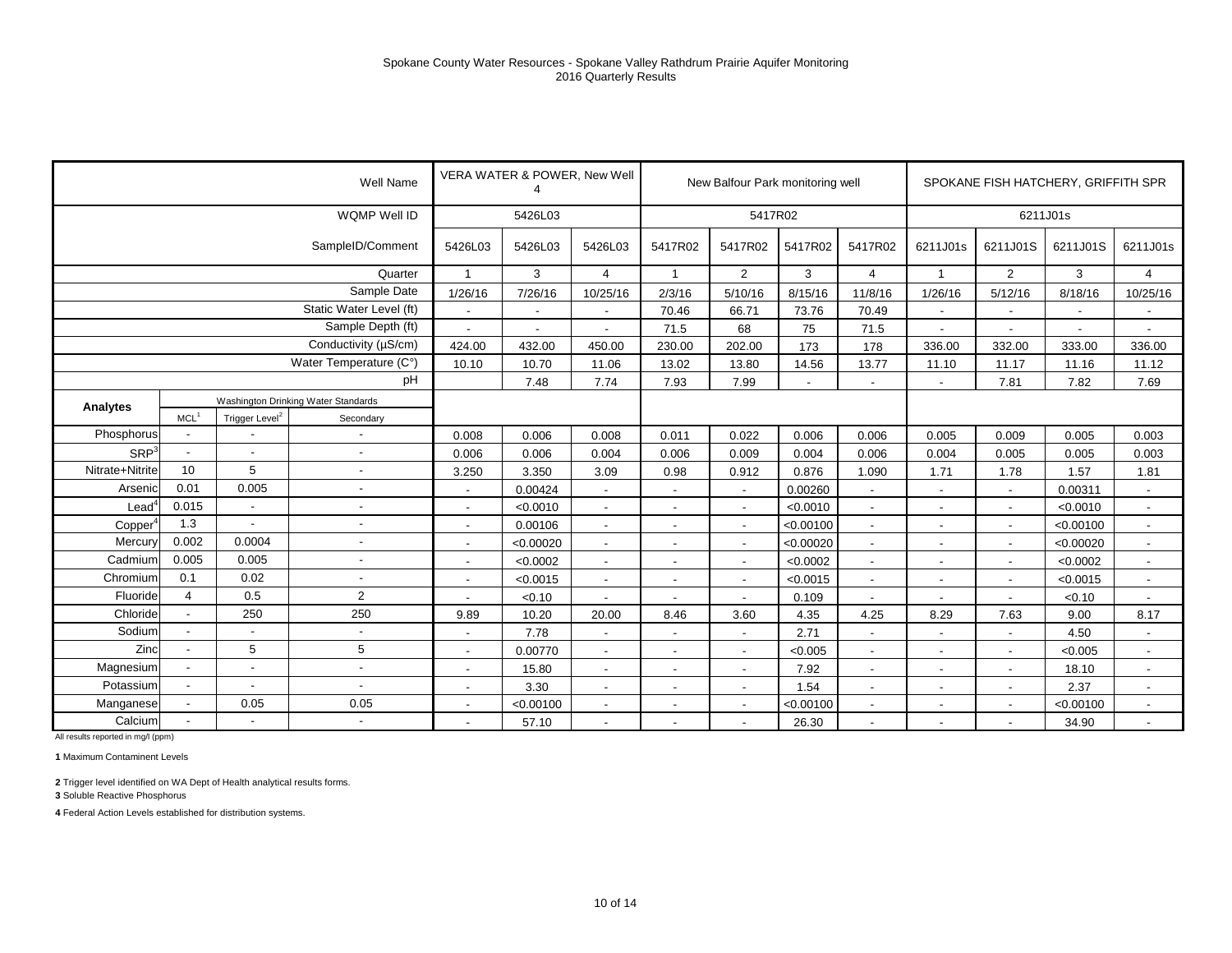|                  |                          |                            | Well Name                           | Sullivan Spring |                          | <b>Three Springs</b>     |                          |                          |                          | Waikiki Springs          |                          |                          | Waikiki Springs-new<br>location | I.E. COLD<br><b>STORAGE</b> |
|------------------|--------------------------|----------------------------|-------------------------------------|-----------------|--------------------------|--------------------------|--------------------------|--------------------------|--------------------------|--------------------------|--------------------------|--------------------------|---------------------------------|-----------------------------|
|                  |                          |                            | WQMP Well ID                        | 5411R05s        |                          | 5212F01s                 |                          |                          |                          | 6306P01s                 |                          |                          | 6306P01s2                       | 5213B01                     |
|                  |                          |                            | SampleID/Comment                    | 5411R05S        | 5212F01s                 | 5212F01S                 | 5212F01S                 | 5212F01s                 | 6306P01s                 | 6306P01S                 | 6306P01S                 | 6306P01s2                | 6306P01s2                       | 5213B01                     |
|                  |                          |                            | Quarter                             | 3               | $\mathbf{1}$             | $\overline{2}$           | 3                        | $\overline{4}$           | $\overline{\mathbf{1}}$  | 2                        | $\overline{4}$           | 3                        | $\overline{4}$                  | 3                           |
|                  |                          |                            | Sample Date                         | 8/15/16         | 1/26/16                  | 5/12/16                  | 8/17/16                  | 11/9/16                  | 1/26/16                  | 5/12/16                  | 10/25/16                 | 8/18/16                  | 10/25/16                        | 7/26/16                     |
|                  |                          |                            | Static Water Level (ft)             |                 |                          |                          | $\blacksquare$           | $\blacksquare$           | $\overline{\phantom{a}}$ |                          | $\blacksquare$           | $\overline{\phantom{a}}$ |                                 |                             |
|                  |                          |                            | Sample Depth (ft)                   | $\blacksquare$  | $\sim$                   | $\overline{\phantom{a}}$ | $\overline{\phantom{a}}$ | $\overline{\phantom{a}}$ | $\overline{\phantom{a}}$ | $\sim$                   | $\blacksquare$           | $\sim$                   | $\overline{\phantom{a}}$        | $\overline{\phantom{a}}$    |
|                  |                          |                            | Conductivity (µS/cm)                | 219.00          | 339.00                   | 313.00                   | 324.00                   | 273.00                   | 412.00                   | 401.00                   | 384.00                   | 325.00                   | 326.00                          | 337.00                      |
|                  |                          |                            | Water Temperature (C°)              | 11.43           | 11.50                    | 12.03                    | 11.85                    | 11.72                    | 10.8                     | 10.89                    | 10.88                    | 10.85                    | 10.77                           | 14.33                       |
|                  |                          |                            | pH                                  | 7.51            |                          | 7.80                     | 7.70                     | 7.48                     |                          | 7.69                     | 7.57                     | 7.8                      | 7.92                            |                             |
| Analytes         |                          |                            | Washington Drinking Water Standards |                 |                          |                          |                          |                          |                          |                          |                          |                          |                                 |                             |
|                  | MCL <sup>1</sup>         | Trigger Level <sup>2</sup> | Secondary                           |                 |                          |                          |                          |                          |                          |                          |                          |                          |                                 |                             |
| Phosphorus       |                          |                            |                                     | 0.004           | 0.004                    | 0.009                    | 0.004                    | 0.004                    | < 0.002                  | 0.006                    | < 0.002                  | 0.003                    | < 0.002                         | 0.008                       |
| SRP <sup>3</sup> |                          | $\overline{a}$             | $\sim$                              | 0.002           | 0.004                    | 0.006                    | 0.004                    | 0.004                    | 0.001                    | 0.002                    | 0.001                    | 0.003                    | < 0.001                         | 0.008                       |
| Nitrate+Nitrite  | 10                       | 5                          | $\blacksquare$                      | 1.19            | 2.21                     | 1.93                     | 2.55                     | 2.66                     | 4.20                     | 3.63                     | 3.77                     | 2.13                     | 2.34                            | 2.170                       |
| Arsenic          | 0.01                     | 0.005                      |                                     | 0.00310         |                          |                          | 0.00326                  | $\overline{\phantom{a}}$ |                          |                          | $\overline{\phantom{a}}$ | 0.00254                  | $\overline{\phantom{a}}$        | 0.00264                     |
| Lead             | 0.015                    | $\overline{\phantom{a}}$   | $\overline{\phantom{a}}$            | < 0.0010        | $\overline{a}$           |                          | < 0.0010                 | $\overline{\phantom{a}}$ |                          |                          | $\overline{a}$           | < 0.0010                 | $\overline{a}$                  | < 0.0010                    |
| Copper           | 1.3                      | $\blacksquare$             | $\overline{\phantom{a}}$            | < 0.00100       | $\overline{\phantom{a}}$ | $\overline{\phantom{a}}$ | < 0.00100                | $\overline{\phantom{a}}$ | $\overline{\phantom{a}}$ |                          | $\overline{\phantom{a}}$ | < 0.00100                | $\blacksquare$                  | 0.00264                     |
| Mercury          | 0.002                    | 0.0004                     |                                     | < 0.00020       |                          |                          | < 0.00020                | $\overline{\phantom{a}}$ |                          |                          | $\blacksquare$           | < 0.00020                | $\blacksquare$                  | < 0.00020                   |
| Cadmium          | 0.005                    | 0.005                      | $\overline{\phantom{a}}$            | < 0.0002        | $\sim$                   | $\blacksquare$           | < 0.0002                 | $\sim$                   |                          |                          | $\sim$                   | < 0.0002                 | $\blacksquare$                  | < 0.0002                    |
| Chromium         | 0.1                      | 0.02                       |                                     | < 0.0015        | $\overline{\phantom{a}}$ | $\overline{\phantom{a}}$ | < 0.0015                 | $\overline{\phantom{a}}$ | $\overline{\phantom{a}}$ |                          | $\blacksquare$           | < 0.0015                 | $\blacksquare$                  | < 0.0015                    |
| Fluoride         | $\overline{4}$           | 0.5                        | 2                                   | < 0.10          |                          |                          | 0.166                    | $\overline{\phantom{a}}$ |                          |                          | $\blacksquare$           | < 0.10                   | $\overline{a}$                  | < 0.10                      |
| Chloride         |                          | 250                        | 250                                 | 2.48            | 9.63                     | 10.60                    | 11.70                    | 11.80                    | 12.50                    | 14.80                    | 11.70                    | 6.95                     | 6.23                            | 23.60                       |
| Sodium           |                          |                            |                                     | 2.95            | $\overline{\phantom{a}}$ | $\overline{\phantom{a}}$ | 6.17                     | $\overline{\phantom{a}}$ | $\overline{\phantom{a}}$ | $\overline{\phantom{a}}$ | $\blacksquare$           | 4.21                     | $\blacksquare$                  | 8.56                        |
| Zinc             |                          | 5                          | 5                                   | < 0.005         |                          |                          | < 0.005                  | $\blacksquare$           |                          |                          | $\blacksquare$           | < 0.005                  | $\overline{a}$                  | < 0.005                     |
| Magnesium        | $\blacksquare$           | $\overline{a}$             | $\sim$                              | 13.00           | $\overline{\phantom{a}}$ | $\overline{\phantom{a}}$ | 13.70                    | $\overline{\phantom{a}}$ |                          | $\overline{\phantom{a}}$ | $\blacksquare$           | 18.60                    | $\blacksquare$                  | 11.90                       |
| Potassium        | $\overline{\phantom{a}}$ | $\overline{\phantom{a}}$   | $\blacksquare$                      | 1.92            | $\overline{\phantom{a}}$ | $\overline{\phantom{a}}$ | 2.23                     | $\overline{\phantom{a}}$ | $\overline{\phantom{a}}$ |                          | $\blacksquare$           | 2.40                     | $\blacksquare$                  | 2.58                        |
| Manganese        |                          | 0.05                       | 0.05                                | < 0.00100       |                          |                          | < 0.00100                | $\blacksquare$           |                          |                          | $\blacksquare$           | < 0.00100                | $\overline{a}$                  | < 0.00100                   |
| Calcium          |                          | $\blacksquare$             | $\overline{\phantom{a}}$            | 30.70           | $\overline{\phantom{a}}$ | $\overline{\phantom{a}}$ | 39.50                    | $\overline{\phantom{a}}$ |                          | $\overline{\phantom{a}}$ | $\blacksquare$           | 32.70                    | $\overline{\phantom{a}}$        | 36.80                       |

**1** Maximum Contaminent Levels

**2** Trigger level identified on WA Dept of Health analytical results forms.

**3** Soluble Reactive Phosphorus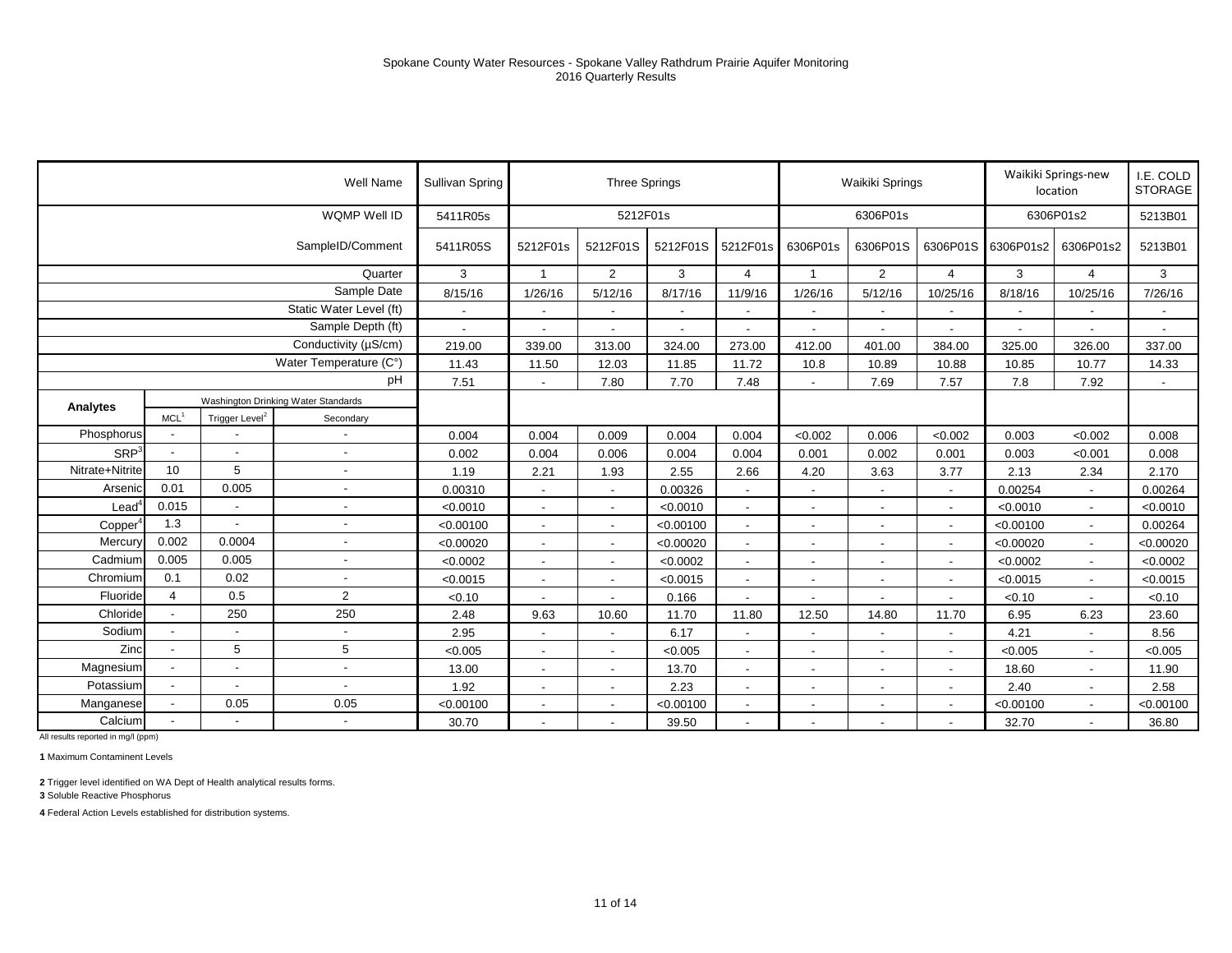|                      |                          |                            | Well Name                           |                          |                          | Trent & Barker Road, monitoring well |                          | Mission & Barker<br>monitoring well at CID 4 |           |                          |                          | 6th & Havana monitoring well (MW-2) |                          | CITY of SPOKANE-<br>Nevada |
|----------------------|--------------------------|----------------------------|-------------------------------------|--------------------------|--------------------------|--------------------------------------|--------------------------|----------------------------------------------|-----------|--------------------------|--------------------------|-------------------------------------|--------------------------|----------------------------|
|                      |                          |                            | WQMP Well ID                        |                          |                          | 5505D01                              |                          | 5517D05                                      |           |                          | 5323E01                  |                                     |                          | 5308A02                    |
|                      |                          |                            | SampleID/Comment                    | 5505D01 5505D01          |                          | 5505D01                              | 5505D01                  | 5517D05                                      | 5517D05   | 5323E01                  | 5323E01                  | 5323E01                             | 5323E01                  | 5308A02                    |
|                      |                          |                            | Quarter                             | $\overline{1}$           | $\overline{2}$           | 3                                    | 4                        | $\overline{2}$                               | 3         | $\blacktriangleleft$     | $\overline{2}$           | 3                                   | $\overline{4}$           | 3                          |
|                      |                          |                            | Sample Date                         | 2/3/16                   | 5/11/16                  | 8/16/16                              | 11/8/16                  | 5/11/16                                      | 8/16/16   | 2/4/16                   | 5/12/16                  | 8/17/16                             | 11/9/16                  | 7/26/16                    |
|                      |                          |                            | Static Water Level (ft)             | 92.25                    | 89.44                    | 94.64                                | 89.26                    | 80.94                                        | 86.57     | 49.28                    | 46.97                    | 53.81                               | 49.97                    | $\sim$                     |
|                      |                          |                            | Sample Depth (ft)                   | 93                       | 90.5                     | 95.5                                 | 90.5                     | 82                                           | 87.5      | 50                       | 48                       | 55                                  | 51.5                     |                            |
|                      |                          |                            | Conductivity (µS/cm)                | 373.00                   | 387.00                   | 382.00                               | 300.00                   | 95.00                                        | 95.00     | 352.00                   | 340.00                   | 422.00                              | 292.00                   | 217.00                     |
|                      |                          |                            | Water Temperature (C°)              | 11.02                    | 11.84                    | 13.24                                | 11.72                    | 15.21                                        | 13.96     | 12.34                    | 13.46                    | 13.61                               | 13.04                    | 11.62                      |
|                      |                          |                            | рH                                  | 7.85                     | 7.53                     | 7.62                                 | 7.35                     | 7.27                                         | 6.91      | 7.73                     | 7.65                     | 7.46                                | 7.33                     | 7.52                       |
| Analytes             |                          |                            | Washington Drinking Water Standards |                          |                          |                                      |                          |                                              |           |                          |                          |                                     |                          |                            |
|                      | MCL <sup>1</sup>         | Trigger Level <sup>2</sup> | Secondary                           |                          |                          |                                      |                          |                                              |           |                          |                          |                                     |                          |                            |
| Phosphorus           |                          |                            |                                     | 0.011                    | 0.016                    | 0.009                                | 0.015                    |                                              | 0.003     | 0.011                    | 0.014                    | 0.010                               | 0.011                    | 0.003                      |
| SRP <sup>3</sup>     |                          |                            |                                     | 0.010                    | 0.014                    | 0.008                                | 0.013                    | $\sim$                                       | < 0.001   | 0.011                    | 0.013                    | 0.004                               | 0.011                    | 0.002                      |
| Nitrate+Nitrite      | 10                       | 5                          | $\overline{\phantom{a}}$            | 3.100                    | 3.500                    | 3.380                                | 3.610                    |                                              | 0.406     | 2.310                    | 2.270                    | 3.170                               | 2.530                    | 1.070                      |
| Arsenic              | 0.01                     | 0.005                      |                                     | $\overline{\phantom{a}}$ |                          | 0.00498                              | $\blacksquare$           | < 0.0010                                     | < 0.0010  |                          | $\overline{\phantom{a}}$ | 0.00362                             |                          | 0.00259                    |
| $L$ ead <sup>4</sup> | 0.015                    |                            |                                     | $\overline{\phantom{a}}$ | $\overline{\phantom{a}}$ | < 0.0010                             |                          | < 0.0010                                     | < 0.0010  |                          |                          | < 0.0010                            |                          | < 0.0010                   |
| Copper <sup>4</sup>  | 1.3                      | $\overline{\phantom{a}}$   | $\overline{\phantom{a}}$            | $\overline{\phantom{a}}$ | $\overline{a}$           | < 0.00100                            | $\overline{a}$           | < 0.00100                                    | < 0.00100 |                          | $\sim$                   | < 0.00100                           |                          | 0.01030                    |
| Mercury              | 0.002                    | 0.0004                     |                                     | $\overline{\phantom{a}}$ | $\overline{\phantom{a}}$ | < 0.00020                            | $\overline{\phantom{a}}$ | < 0.00020                                    | < 0.00020 |                          | $\overline{\phantom{a}}$ | < 0.00020                           | $\blacksquare$           | < 0.00020                  |
| Cadmium              | 0.005                    | 0.005                      |                                     |                          | $\overline{\phantom{a}}$ | < 0.0002                             |                          | < 0.0002                                     | < 0.0002  |                          |                          | < 0.0002                            |                          | < 0.0002                   |
| Chromium             | 0.1                      | 0.02                       | $\overline{\phantom{a}}$            | $\blacksquare$           | $\overline{\phantom{a}}$ | < 0.0015                             | $\blacksquare$           | $\sim$                                       | < 0.0015  |                          | $\sim$                   | < 0.0015                            |                          | < 0.0015                   |
| Fluoride             | 4                        | 0.5                        | $\overline{2}$                      | $\blacksquare$           | $\blacksquare$           | < 0.10                               |                          | $\sim$                                       | < 0.10    |                          | $\sim$                   | 0.204                               | $\overline{\phantom{a}}$ | < 0.10                     |
| Chloride             |                          | 250                        | 250                                 | 6.57                     | 6.86                     | 7.30                                 | 6.22                     |                                              | 1.83      | 11.40                    | 10.40                    | 16.20                               | 11.90                    | 4.40                       |
| Sodium               | $\overline{\phantom{a}}$ | $\sim$                     | $\sim$                              | $\blacksquare$           | Ĭ.                       | 6.21                                 | $\overline{\phantom{a}}$ | $\overline{\phantom{a}}$                     | 2.06      |                          | $\overline{\phantom{a}}$ | 7.82                                |                          | 2.81                       |
| Zinc                 | $\overline{a}$           | 5                          | 5                                   | $\blacksquare$           | $\overline{\phantom{a}}$ | < 0.005                              | $\blacksquare$           | < 0.005                                      | < 0.005   |                          | $\overline{\phantom{a}}$ | < 0.005                             | $\blacksquare$           | < 0.005                    |
| Magnesium            |                          |                            |                                     |                          | $\overline{\phantom{a}}$ | 14.00                                |                          |                                              | 3.38      |                          |                          | 16.80                               |                          | 8.78                       |
| Potassium            | $\sim$                   | $\overline{\phantom{a}}$   |                                     | $\overline{\phantom{a}}$ | $\blacksquare$           | 2.55                                 | $\blacksquare$           | $\sim$                                       | 0.95      |                          | $\sim$                   | 2.74                                | $\blacksquare$           | 1.57                       |
| Manganese            |                          | 0.05                       | 0.05                                | $\overline{\phantom{a}}$ | $\overline{\phantom{a}}$ | < 0.00100                            | $\overline{\phantom{a}}$ |                                              | < 0.00100 | $\overline{\phantom{a}}$ | $\sim$                   | < 0.00100                           | $\overline{\phantom{a}}$ | < 0.00100                  |
| Calcium              |                          |                            |                                     |                          |                          | 49.30                                |                          |                                              | 10.40     |                          |                          | 51.80                               |                          | 25.40                      |

**1** Maximum Contaminent Levels

**2** Trigger level identified on WA Dept of Health analytical results forms.

**3** Soluble Reactive Phosphorus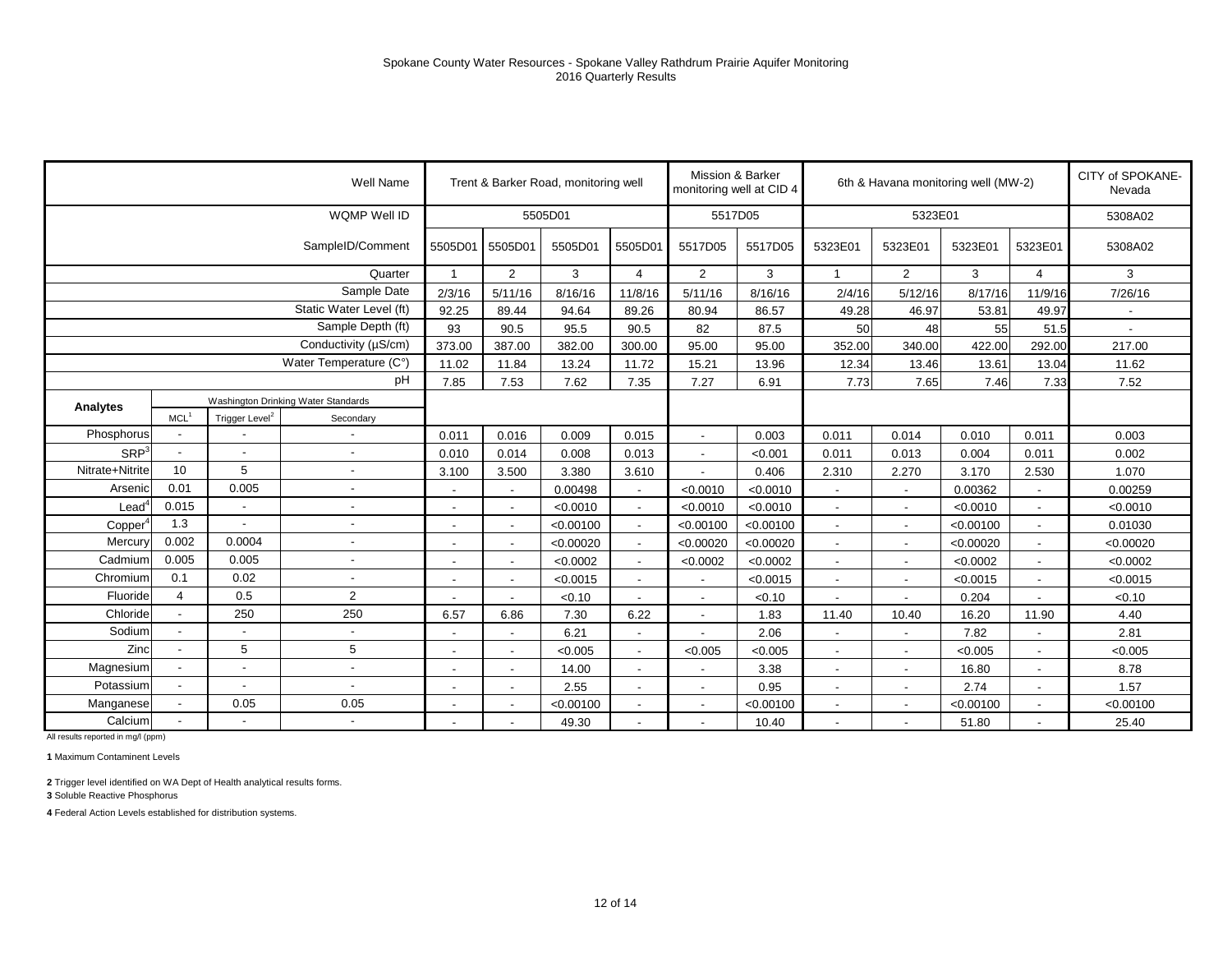|                  |                                     |                            | Well Name                | Holy Cross, Rhoades &<br>Washington monitoring<br>well | <b>MODERN ELECT WATER,</b><br>Site 6 | Spokane Fish<br>Hatchery well | <b>WHITWORTH WATER</b><br>DIST. #2, Well 2A | <b>NORTH SPOKANE</b><br>IRRIG. DIST. #4, Site 4 |  |
|------------------|-------------------------------------|----------------------------|--------------------------|--------------------------------------------------------|--------------------------------------|-------------------------------|---------------------------------------------|-------------------------------------------------|--|
|                  |                                     |                            | WQMP Well ID             | 6330J01                                                | 5408N01<br>6211K01                   |                               | 6320D01                                     | 6328H01                                         |  |
|                  |                                     |                            | SampleID/Comment         | 6330J01                                                | 5408N01<br>6211K01                   |                               | 6320D01                                     | 6328H01                                         |  |
|                  |                                     |                            | Quarter                  | 3                                                      | 3                                    | 3                             | 3                                           | 3                                               |  |
|                  |                                     |                            | Sample Date              | 8/18/16                                                | 7/26/16                              | 8/18/16<br>8/18/16            |                                             | 8/18/16                                         |  |
|                  |                                     |                            | Static Water Level (ft)  | 211.86                                                 | $\blacksquare$                       | $\blacksquare$                |                                             |                                                 |  |
|                  |                                     |                            | Sample Depth (ft)        | 213.5                                                  |                                      |                               |                                             |                                                 |  |
|                  |                                     |                            | Conductivity (µS/cm)     | 259.00                                                 | 257.00                               | 305.00                        | 251.00                                      | 232.00                                          |  |
|                  |                                     |                            | Water Temperature (C°)   | 13.77                                                  | 11.12                                | 11.18                         | 11.29                                       | 10.67                                           |  |
|                  |                                     |                            | pH                       | $\overline{\phantom{a}}$                               | 7.78                                 | 7.87                          | 8.04                                        | 7.57                                            |  |
| Analytes         | Washington Drinking Water Standards |                            |                          |                                                        |                                      |                               |                                             |                                                 |  |
|                  | MCL <sup>1</sup>                    | Trigger Level <sup>2</sup> | Secondary                |                                                        |                                      |                               |                                             |                                                 |  |
| Phosphorus       |                                     |                            |                          | 0.003                                                  | 0.002                                | 0.004                         | 0.003                                       | 0.005                                           |  |
| SRP <sup>3</sup> | $\overline{\phantom{a}}$            | $\blacksquare$             | $\blacksquare$           | 0.002                                                  | 0.001                                | 0.004                         | 0.003                                       | 0.003                                           |  |
| Nitrate+Nitrite  | 10                                  | 5                          |                          | 0.990                                                  | 1.320                                | 1.40                          | 0.91                                        | 1.31                                            |  |
| Arsenic          | 0.01                                | 0.005                      |                          | 0.00343                                                | 0.00276                              | 0.00343                       | 0.00371                                     | 0.00245                                         |  |
| $\text{Lead}^4$  | 0.015                               |                            | $\blacksquare$           | < 0.0010                                               | < 0.0010                             | < 0.0010                      | < 0.0010                                    | < 0.0010                                        |  |
| Copper           | 1.3                                 | $\overline{a}$             |                          | < 0.00100                                              | < 0.00100                            | < 0.00100                     | < 0.00100                                   | < 0.00100                                       |  |
| Mercury          | 0.002                               | 0.0004                     | $\overline{a}$           | < 0.00020                                              | < 0.00020                            | < 0.00020                     | < 0.00020                                   | < 0.00020                                       |  |
| Cadmium          | 0.005                               | 0.005                      | $\overline{a}$           | < 0.0002                                               | < 0.0002                             | < 0.0002                      | < 0.0002                                    | < 0.0002                                        |  |
| Chromium         | 0.1                                 | 0.02                       | $\overline{\phantom{a}}$ | < 0.0015                                               | < 0.0015                             | < 0.0015                      | < 0.0015                                    | < 0.0015                                        |  |
| Fluoride         | $\overline{4}$                      | 0.5                        | 2                        | < 0.10                                                 | < 0.10                               | < 0.10                        | < 0.10                                      | < 0.10                                          |  |
| Chloride         |                                     | 250                        | 250                      | 4.26                                                   | 3.62                                 | 7.28                          | 3.63                                        | 4.24                                            |  |
| Sodium           | $\overline{\phantom{a}}$            |                            |                          | 3.22                                                   | 2.79                                 | 4.05                          | 3.05                                        | 4.45                                            |  |
| Zinc             |                                     | 5                          | 5                        | < 0.005                                                | < 0.005                              | < 0.005                       | < 0.005                                     | < 0.005                                         |  |
| Magnesium        | $\overline{\phantom{a}}$            | $\overline{\phantom{a}}$   | $\overline{\phantom{a}}$ | 14.30                                                  | 12.60                                | 16.80                         | 14.20                                       | 11.30                                           |  |
| Potassium        | $\overline{a}$                      |                            |                          | 1.91                                                   | 1.84                                 | 2.25                          | 1.92                                        | 2.13                                            |  |
| Manganese        |                                     | 0.05                       | 0.05                     | < 0.00100                                              | < 0.00100                            | < 0.00100                     | < 0.00100                                   | < 0.00100                                       |  |
| Calcium          | $\blacksquare$<br>$\blacksquare$    |                            | 27.70                    | 29.80                                                  | 32.30                                | 26.80                         | 25.60                                       |                                                 |  |

**1** Maximum Contaminent Levels

**2** Trigger level identified on WA Dept of Health analytical results forms.

**3** Soluble Reactive Phosphorus